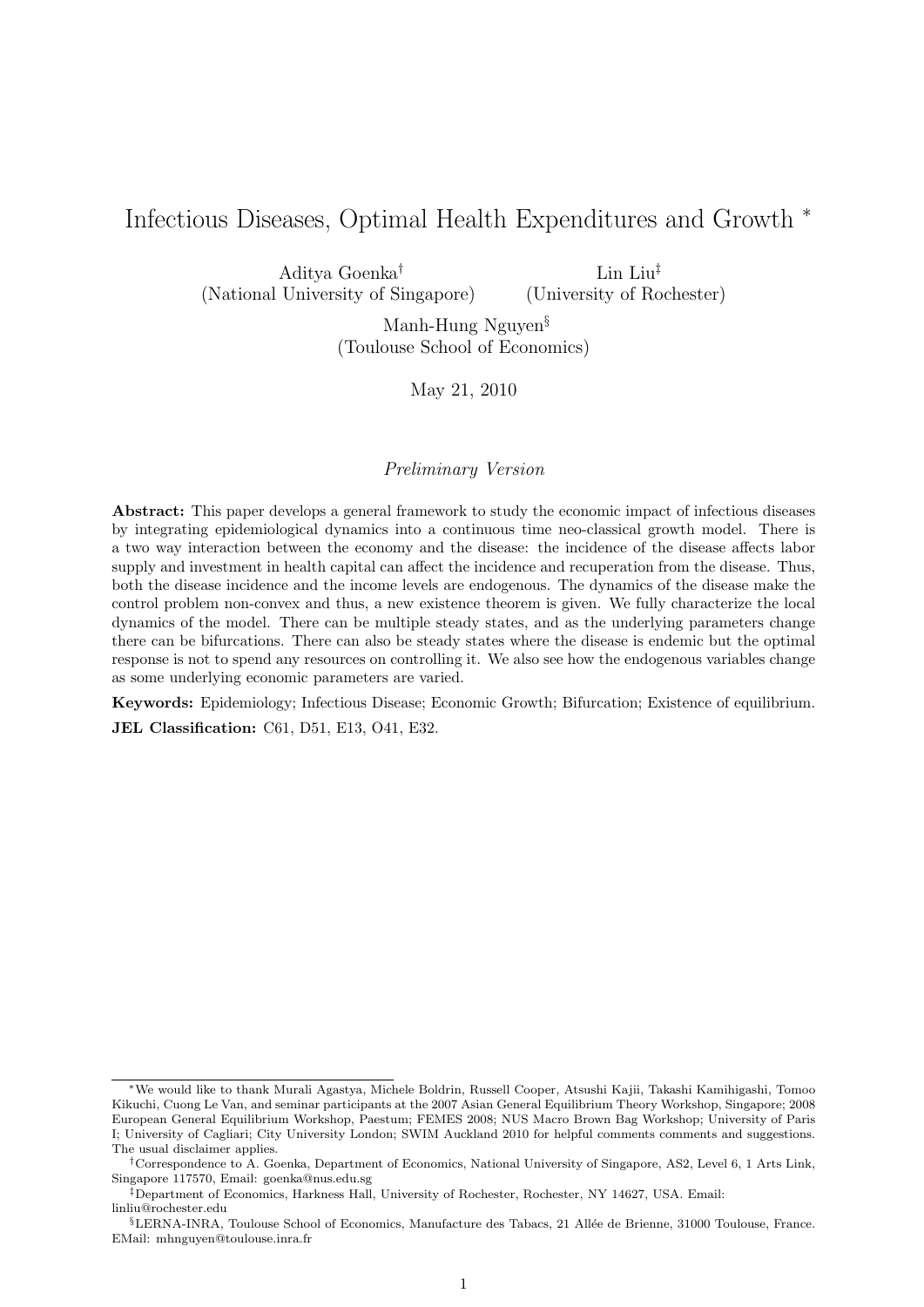## 1 Introduction

There is a growing interest in the economics literature on the effects of infectious diseases on economic outcomes. This literature, which is largely empirical, tries to quantify the impact of infectious diseases and account for the endogeneity of both health levels and income. In this literature there is a controversy on the size of impact of diseases on income: Some papers find the effect of control of diseases to be large (Bloom, et al (2009)), while others find the effect is modest (Ashraf, et al (2009)) or there might even be an adverse effect due to the dilution effect of a larger population and increase in dependency ratio (Acemoglu and Johnson (2007), Young (2005)). A central problem faced in this empirical literature is the endogeneity of income and the health. However, the underlying theoretical models in these papers largely look at steady state behavior with a fixed savings rate and exogenous labor supply while varying the disease incidence and thus, do not fully capture the endogeneity of economic decisions. This paper intends to provide a canonical theoretical framework modeling the joint determination of income and disease prevalence by integrating epidemiological dynamics into a continuous time neo-classical growth model. This paper is also related to some of the theoretical literature on the optimal control of diseases which develops models to evaluate welfare gains of disease control and eradication (e.g. Gersovitz and Hammer (2004), Barrett and Hoel (2004), d'Albis and Augeraud-Véron (2008)). These papers however, model disease dynamics but not the accumulation of capital.

As we would expect savings behavior to change in response to changes in disease incidence, it is important to incorporate this into the dynamic model to be able to correctly assess the impact of diseases on capital accumulation and hence, growth and income. As the prevalence of diseases is affected by health expenditure, which is an additional decision to the investment and consumption decision, this has to modeled as well. Without modeling both physical and health capital accumulation and the evolution of diseases at the same time, it is hard to assess whether resource allocation is optimal <sup>1</sup>. One of the key insights of the epidemiology literature (see Anderson and May (1991), Hethcote (2000), Hethcote (2009)), which models dynamic transmission of diseases, is that changes in infectivity changes the dynamic properties of diseases. Thus, we should also know how the dynamic properties of the economic variables change as disease incidence (which is endogenous) changes. As the literature does not model both disease dynamics and capital accumulation explicitly, the existing models are like a black-box: the very details of disease transmissions and the capital accumulation process that are going to be crucial in understanding their effects and for the formulation of public policy, are obscured. This paper develops a framework where disease incidence affects labor participation and hence, savings and output. In the model, the parameters of disease transmission, which is explicitly modeled using insights from the epidemiology literature, are also affected by health capital. Thus, there is a two-way interaction between diseases and the economy. The analysis shows that multiple steady states may exist and as the underlying parameters of the economy are varied, the nature of the steady states can change, i.e., there can be bifurcations.

In order to model the disease transmission explicitly we integrate the epidemiology literature (see Anderson and May (1991), Hethcote (2000), Hethcote (2009)) into dynamic economic analysis. In this paper we examine the effect of the canonical epidemiological structure for recurring diseases - SIS dynamics - in a continuous time growth model. SIS dynamics characterize diseases where upon recovery from the disease there is no subsequent immunity to the disease. This covers many major infectious diseases such as flu, tuberculosis, malaria, dengue, schistosomiasis, trypanosomiasis (human sleeping sickness), typhoid, meningitis, pneumonia, diarrhoea, acute haemorrhagic conjunctivitis, strep throat and sexually transmitted diseases (STD) such as gonorrhea, syphilis, etc (see Anderson and May (1991)). As mentioned above, in our model we endogenize the epidemiological parameters by making them dependent on health capital: increases in health capital reduce the infectivity rate and increases the recovery rate from the disease. However, the disease dynamics are non-convex making the use of the Arrow-Mangasarian sufficiency conditions in optimal control problems difficult to use. Gersovitz and Hammer (2004) rely on simulations to argue that the first order conditions are in fact sufficient, while d'Albis and Augeraud-Véron (2008) assume that the disease dynamics are convex so that the problem does not arise in the first place. In this paper, we address the issue directly. We show that a solution to the optimal control problem does indeed exist following the method in d'Albis et al (2008).

Infectious diseases affect the economy mainly through three channels: labor productivity (Thirumurthy, et al (2007), Weil (2007)), human capital accumulation (Bell, et al (2003), Bleakley (2007), Kremer and Miguel (2004)) and population size (Kalemli-Ozcan, *et al* (2000), Young (2005)). An increase in disease prevalence will decrease all three variables. A decrease in the first two will have adverse

<sup>&</sup>lt;sup>1</sup>The model in Delfino and Simmons (2000) is an exception but it also uses fixed savings behavior and thus does not permit welfare comparisons. It does not include health capital.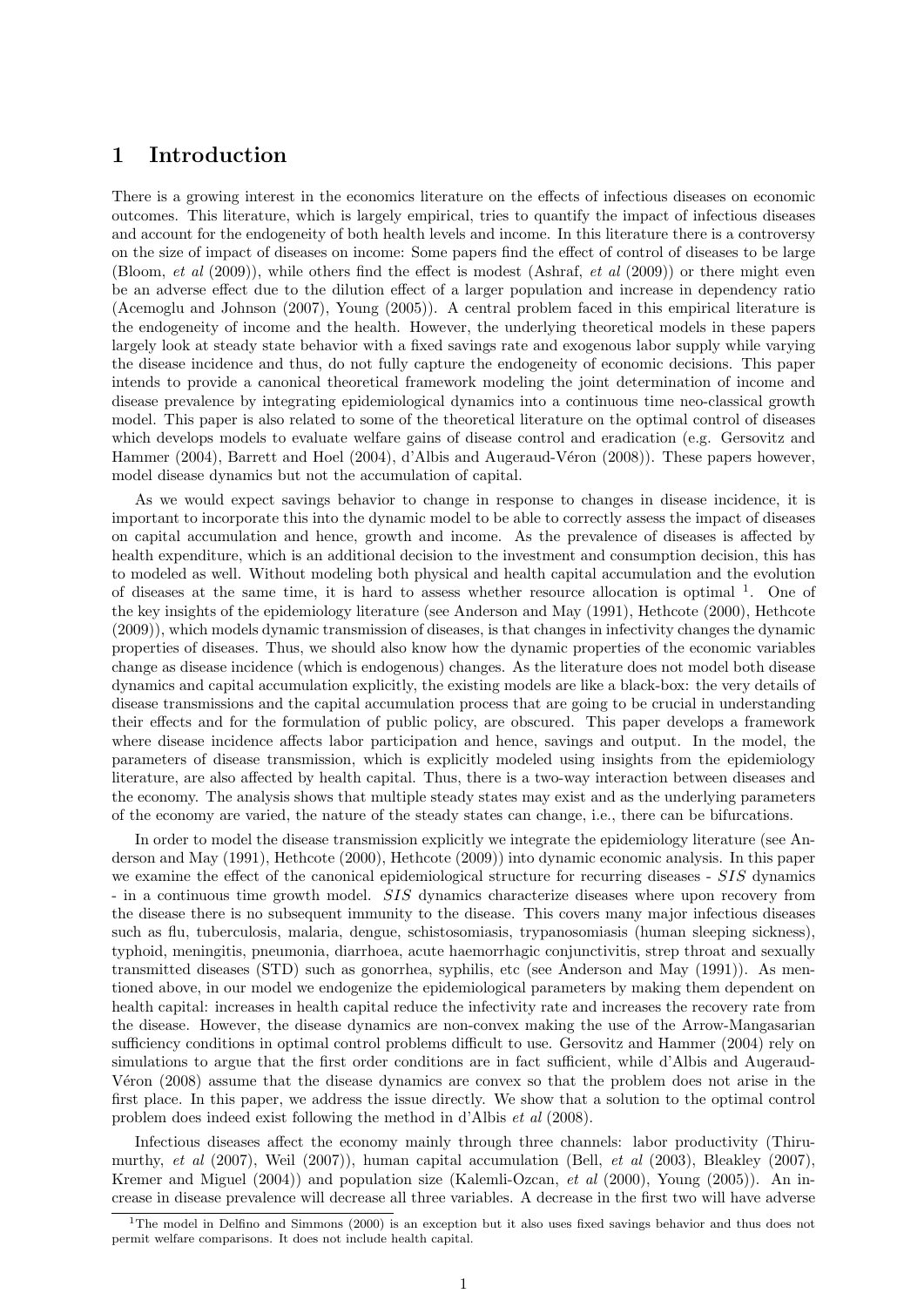effects on economic outcomes, but a decrease in the population size may have a positive effect contingent on the dependency ratio. In the paper we focus on the effect on labor productivity<sup>2</sup>. However, the equilibrium outcomes capture the second and third channels in a way different from the literature as the effects are entirely endogenous. While we do not treat fertility (net population growth rate) as endogenous, we consider the effect of an exogenous variation of the net birth rate on economic outcomes. We find that there are multiple steady states: a disease free steady state always exists. It is unique when the net birth rate is high. The basic intuition is that individuals enter the economy at a faster rate than they contract the disease so that eventually it dies out. As the net birth rate decreases, there can be a steady state where the disease is endemic but there is no expenditure on health. Here due to the relatively high birth rate, the marginal returns to investing physical capital always dominate that of human capital: The high birth rates imply that there is low per capital physical capital on the one hand and the cost of an additional worker falling ill is low. This brings out the endogenous nature of the second and third mechanisms. As the net birth rate decreases further the rate of return dominance ceases to hold and in the endemic steady state there are positive health expenditures. Further decreases in the net birth rate increase health expenditures. The intuition is that it becomes increasing costly for society if an additional worker falls ill, and thus, social health expenditures increase. This has two implications. First, if we look at the cross section relationship between health expenditures and growth, this is positive. This has led some to suggest health is a luxury good (Hall and Jones (2005)). In our framework, both health expenditures and income are endogenous. The link between the two is the effect of birth rates, where decreases in it cause both income and health expenditures to increase. The negative relationship between birth rates and income is well known (see for example Brander and Dowrick (1994) or the recent paper by Boldrin, et al (2009)). Second, the effect of changes in net birth rate on the economic variables - consumption, physical and health capital, and labor is non-linear. As the changes are endogenous, looking at Solow type models can be misleading.

In this paper we abstract away from disease related mortality. This is a significant assumption as it shuts down the demographic interaction. This assumption is made for two reasons. First, several SIS diseases have low mortality so there is no significant loss by making this assumption. These include several strains of influenza, meningitis, STDs (syphilis, gonorrhea), dengue, conjunctivitis, strep throat, etc. Secondly, from an economic modeling point of view we can use the standard discounted utility framework with an exogenous discount rate if mortality is exogenous. In the paper we also consider the effect of changes in the discount rate on the variables of interest. As has been noted in the literature, increase in mortality increases discounting. When we vary the discount rate one interpretation is that there is a change in mortality. We show that if agents are more patient, i.e. longer lived, then physical and health capital increase. Furthermore, as mentioned above we also look at changes in net birth rate but it should be kept in mind that we are not capturing disease related mortality.

The paper is organized as follows: Section 2 describes the model and in Section 3 we establish existence of an optimal solution. Section 4 studies the steady state equilibria, and Section 5 contains the stability and bifurcation analysis of how the nature of the equilibria change as parameters are varied. Section 6 does comparative statics of steady states while varying discount and birth rates, and the last section concludes.

## 2 The Model

In this paper we study the canonical deterministic SIS model which divides the total population into two classes: susceptible  $(S)$  and infective  $(I)$  (see figure 1). Individuals who are healthy but susceptible can contract the disease - becoming infected and capable of transmitting the disease to other, i.e. infective. Upon recovery, individuals do not have any disease conferred immunity, and move back to the class of susceptible individuals. This model can be applied to the infectious diseases which are absent of immunity or which mutate rapidly such that people will be susceptible to the newly mutated strains of the disease even if they have immunity to the old ones. We assume that individuals are born healthy and susceptible to the disease. There is homogeneous mixing so that the likelihood of any individual contracting the disease is the same, irrespective of age. Let  $S(t)$  be the number of susceptibles at time t,  $I(t)$  be the number of infectives and  $N(t)$  be the total population size. The fractions of individuals in the susceptible and infected class are  $s(t) = S(t)/N(t)$  and  $i(t) = I(t)/N(t)$ , respectively. Let  $\alpha$  be the average number of adequate contacts of a person to catch the disease per unit time or the contact rate. Then, the number

<sup>&</sup>lt;sup>2</sup>See Goenka and Liu (2009) for inclusion of learning-by-doing human capital.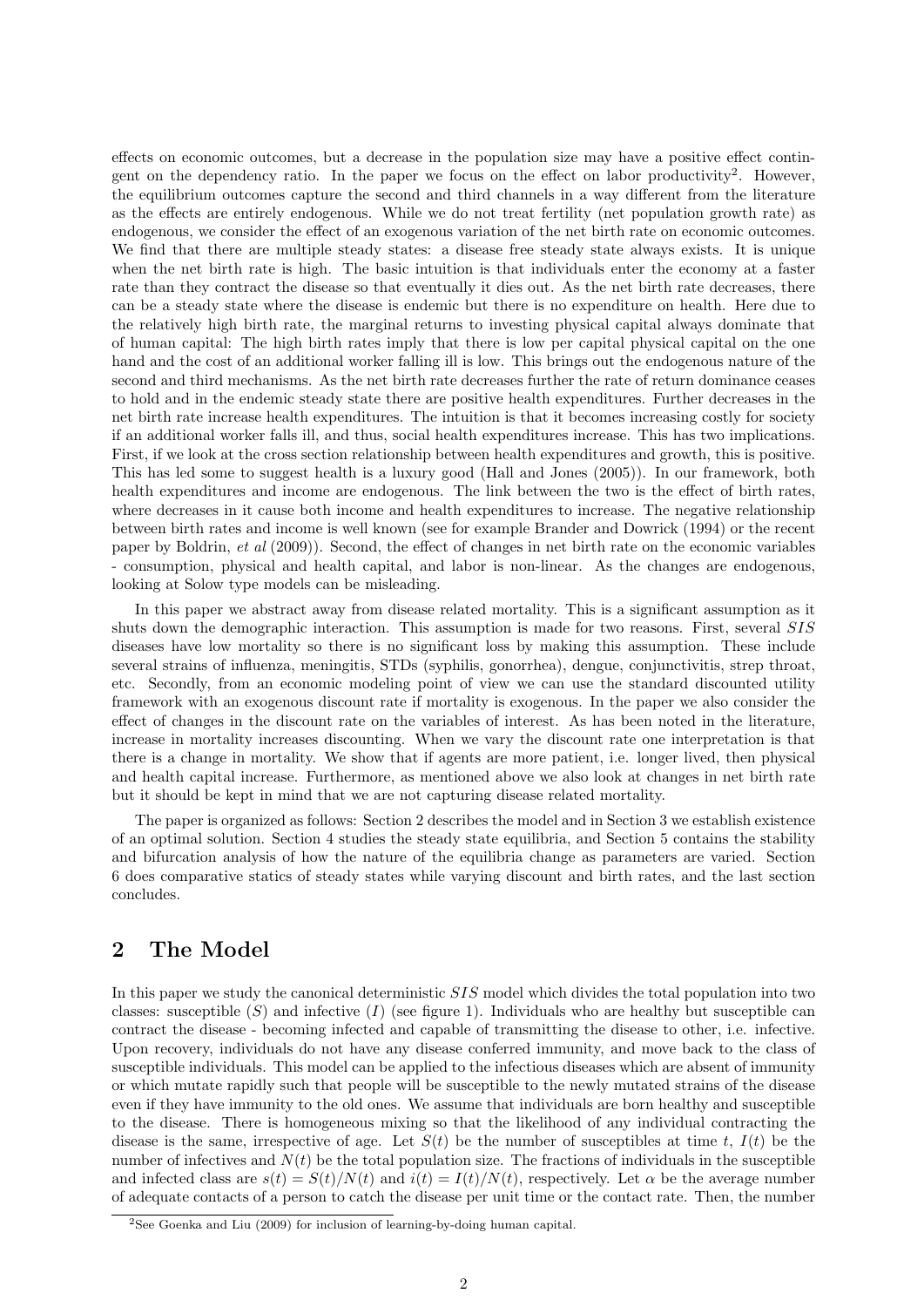

Figure 1: The transfer diagram for the SIS epidemiology model

of new cases per unit of time is  $(\alpha I/N)S$ . This is the standard model used in the epidemiology literature (Hethcote (2009)). The basic idea is that the pattern of human interaction is relatively stable and what is important is the fraction of infected people rather than the total number. If the population increases the pattern of interaction is going to be invariant. The parameter  $\alpha$  is the key parameter and reflects two different aspects of disease transmission: the biological infectivity of the disease and the pattern of social interaction. Changes in either will change  $\alpha$ . The recovery of individuals is governed by the parameter  $\gamma$  and the total number of individuals who recover from the disease at time t is  $\gamma I(t)$ .

Many epidemiology models assume total population size to be constant when the period of interest is short, i.e. less than a year, or when natural births and deaths and immigration and emigration balance each other. As we are interested in long run effects, we assume that there is a constant birth rate b, and a constant (natural) death rate d. As mentioned above in this paper we do not study disease related mortality.

**Assumption 1:** The birth rate b and death rate d are positive constant scalars with  $b - d \ge 0$ .

Thus, the standard SIS epidemiology model in the epidemiology literature is given by the following system of differential equations (Hethcote, 2009):

$$
dS/dt = bN - dS - \alpha SI/N + \gamma I
$$
  
\n
$$
dI/dt = \alpha SI/N - (\gamma + d)I
$$
  
\n
$$
dN/dt = (b - d)N
$$
  
\n
$$
S, I, N \ge 0 \forall t; S_0, I_0, N_0 > 0
$$
 given with  $N_0 = S_0 + I_0$ .

Since  $N(t) = S(t) + I(t)$ , we can simplify the model in terms of the susceptible fraction  $s_t$ :

$$
\dot{s}_t = (1 - s_t)(b + \gamma - \alpha s_t) \tag{1}
$$

with the total population growing at the rate  $b - d$ . In the pure epidemiology model, there are two steady state equilibria  $(s_t = 0)$  given by:  $s_1^* = 1$  and  $s_2^* = \frac{b + \gamma}{\alpha}$ . We notice  $s_1^*$  (the disease-free steady state) exists for all parameter values while  $s_2^*$  (the endemic steady state) exists only when  $\frac{b+\gamma}{\alpha} < 1$ . Linearize the one-dimensional system around its equilibria and the Jacobians are  $Ds|_{s_1^*} = \alpha - \gamma - b$  and  $Ds_s^* = \gamma + b - \alpha$ . So if  $b > \alpha - \gamma$  the system only has one disease-free steady state, which is stable, and if  $b < \alpha - \gamma$  the system has one stable endemic steady state and one unstable disease-free steady state (refer to Figure 2). Hence, there is a bifurcation point, i.e.  $b = \alpha - \gamma$ , where the existence and stability of the equilibria changes. Equation (1) can be solved analytically  $3$  and hence the dynamics we derive are global.

<sup>&</sup>lt;sup>3</sup>Since  $s_t = (1 - s_t)(b + \gamma - \alpha s_t)$ , with initial value  $s_0 < 1$ , is a Bernoulli differential equation, we can solve it and get an explicit unique solution:  $s_t = 1 - \frac{e^{[\alpha - (\gamma + b)]t}}{\alpha - (\gamma + b)e^{[\alpha - (\gamma + b)]t} + \frac{1}{1 - s_0} - \frac{\alpha}{\alpha - \gamma - b}}$  (for  $b \neq \alpha - \gamma$ ) and  $s_t = 1 - \frac{1}{\alpha t + \frac{1}{1 - s_0}}$  (for  $b = \alpha - \gamma$ ).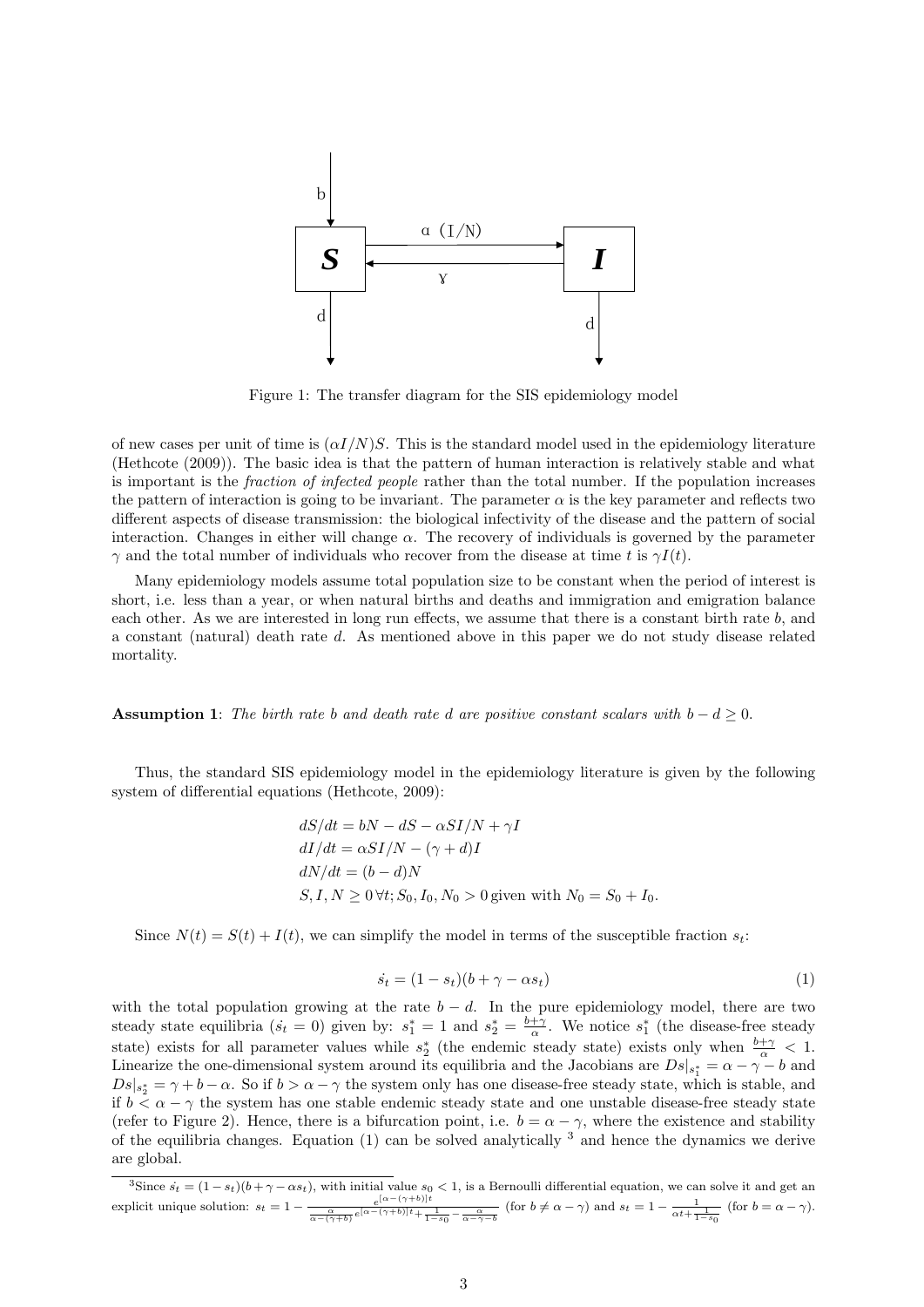

Figure 2: The bifurcation diagram for SIS model

In this paper, we endogenize the parameters  $\alpha$  and  $\gamma$  in a two sector growth model. There is a population of size  $N(t)$  growing over time at the rate of  $b - d$ . Each individual's labor is indivisible: We assume infected people cannot work and labor force consists only of healthy people with labor supplied inelastically. <sup>4</sup> Thus, in time period t the labor supply is  $L(t) = N(t) - I(t) = S(t)$  and hence,  $L(t)$ inherits the dynamics of  $S(t)$ , that is,

$$
\dot{l}_t = (1 - l_t)(b + \gamma - \alpha l_t),\tag{2}
$$

in terms of the fraction of labor force  $l_t = L_t/N_t$ . It is unsatisfactory in an economic model that the epidemiological parameters are taken as exogenous as health expenditures may affect them<sup>5</sup>. Thus, we allow for health capital to affect the parameters, hence, allowing for a two-way interaction between the economy and the infectious diseases. Here we endogenize them by treating the contact rate and recovery rate as functions of health capital per capita  $h_t$ . This takes into account intervention to control the transmission of infectious diseases through their preventive or therapeutic actions. When health capital is higher people are less likely to get infected and more likely to recover from the diseases. We assume that the marginal effect diminishes as health capital increases. We further assume that the marginal effect is finite as health capital approaches zero, and so it is possible to have zero health capital when there is no infectious disease or the disease prevalence is extremely low.

**Assumption 2:** The epidemiological parameter functions  $\alpha(h_t)$  and  $\gamma(h_t)$ :  $\Re_+ \to \Re_+$  satisfy:

- 1.  $\alpha(h_t)$  is a  $C^{\infty}$  function with  $\alpha'(h_t) \leq 0$ ,  $\alpha''(h_t) \geq 0$ ,  $\lim_{h_t \to 0} |\alpha'(h_t)| < \infty$ ,  $\lim_{h_t \to \infty} \alpha'(h_t) \to 0$ ,  $\alpha(h_t) \to \overline{\alpha}$  as  $h_t \to 0$  and  $\alpha(h_t) \to \underline{\alpha}$  as  $h_t \to +\infty$ ;
- 2.  $\gamma(h_t)$  is a  $C^{\infty}$  function with  $\gamma'(h_t) \geq 0$ ,  $\gamma''(h_t) \leq 0$ ,  $\lim_{h_t \to 0} \gamma'(h_t) < \infty$ ,  $\lim_{h_t \to \infty} \gamma'(h_t) \to 0$ ,  $\gamma(h_t) \to \gamma$  as  $h_t \to 0$  and  $\gamma(h_t) \to \overline{\gamma}$  as  $h_t \to +\infty$ . <sup>6</sup>

We assume physical goods and health are generated by different production functions. The output is produced using capital and labor, and is either consumed, invested into physical capital or spent in health expenditure. The health capital is produced only by health expenditure. For simplicity, we assume the depreciation rates of two capitals are the same and  $\delta \in (0,1)$ . Thus, the physical capital  $k_t$  and health capital  $h_t$  are accumulated as follows.

$$
\dot{k}_t = f(k_t, l_t) - c_t - m_t - \delta k_t - k_t(b - d) \tag{3}
$$

$$
\dot{h}_t = g(m_t) - \delta h_t - h_t(b - d). \tag{4}
$$

The physical goods production function  $f(k_t, l_t)$  and health capital production function  $g(m_t)$ <sup>7</sup> are the usual neo-classical technologies. The health capital production function is increasing in health expenditure

<sup>&</sup>lt;sup>4</sup>See Goenka and Liu (2010) for a model with an endogenous labor supply. This paper shows the dynamics are invariant to introduction of endogenous labor supply choice under certain conditions.

<sup>5</sup>The literature on rational epidemics as in Geoffard and Philipson (1996), Kremer (1996), Philipson (2000) looks at changes in epidemiology parameters due to changes in individual choices.

<sup>&</sup>lt;sup>6</sup>For multiple equilibria analysis  $C^2$  is required and for local stability and bifurcation analysis at least  $C^5$  is required. Thus, for simplicity we assume all the functions to be smooth functions.

<sup>7</sup>This health capital production function could depend on physical capital as well. If we incorporate this effect, the qualitative result of this paper still hold.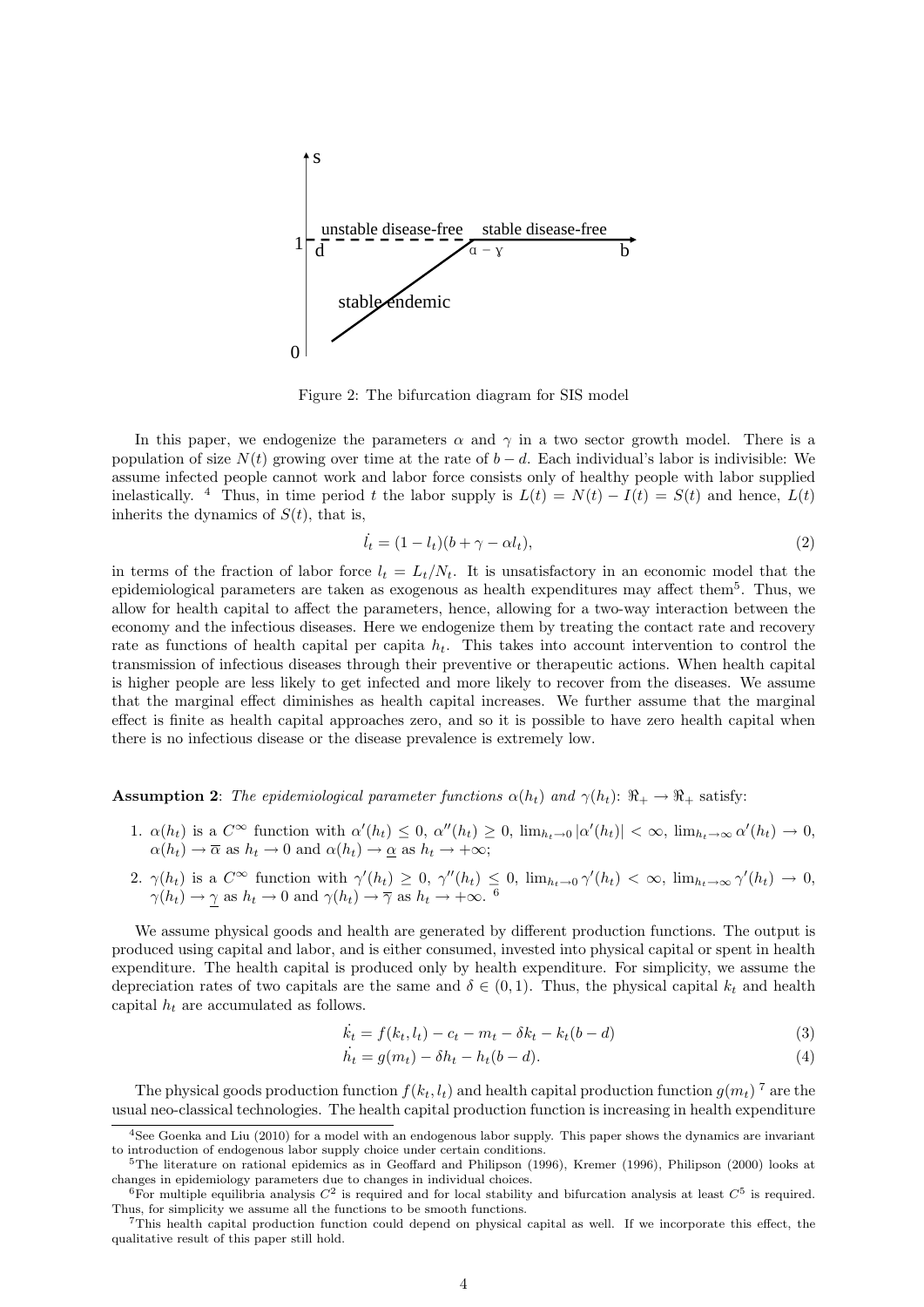but the marginal product is decreasing. The marginal product is finite as health expenditure approaches zero and so it is possible to have a corner solution with zero health expenditure.

**Assumption 3:** The production function  $f(k_t, l_t) : \Re_+^2 \to \Re_+$ :

- 1.  $f(\cdot, \cdot)$  is  $C^{\infty}$  and homogenous of degree one;
- 2.  $f_1 > 0, f_{11} < 0, f_2 > 0, f_{22} < 0, f_{12} = f_{21} > 0$  and  $f_{11}f_{22} f_{12}f_{21} > 0$ ;
- 3.  $\lim_{k_t \to 0^+} f_1 = \infty$ ,  $\lim_{k_t \to \infty} f_1 = 0$  and  $f(0, l_t) = f(k_t, 0) = 0$ .

**Assumption 4:** The production function  $g(m_t): \mathbb{R}_+ \to \mathbb{R}_+$  is  $C^{\infty}$  with  $g' > 0$ ,  $g'' < 0$ ,  $\lim_{m_t \to 0} g' < \infty$ and  $g(0) = 0$ .

We further assume that all individuals are ex-ante identical. Utility function depends only on current consumption,  $c_t$ , is additively separable, and is discounted at the rate  $\theta > 0$ .

**Assumption 5:** The instantaneous utility function  $u(c_t): \mathbb{R}_+ \to \mathbb{R}_+$  is  $C^{\infty}$  with  $u' > 0$ ,  $u'' < 0$  and  $\lim_{c_t \to 0^+} u' = \infty.$ 

We assume there is full insurance and so each individual has the same consumption irrespective of his health status. This is consistent to the fact that we are looking at the optimal solution and given concavity of the period utility function, any efficient allocation will involve full insurance. As we look at the full insurance outcome, at time  $t = 0$ , the social planner maximizes  $\int_0^\infty e^{-\theta t} u(c_t) dt$ <sup>8</sup> by choosing consumption  $c_t$  and health expenditure  $m_t$ , subject to the equations (2), (3) and (4), with the inequality constraints  $m_t \geq 0$   $k_t, h_t \geq 0, 0 \leq l_t \leq 1 \forall t$  and initial conditions  $k_0 > 0, h_0 \geq 0, l_0 > 0$  given. It is worthwhile noting here that we have irreversible health expenditure as it is unlikely to be true that the resource spent on public health could be recovered. For simplicity, we drop time subscript  $t$  when it is self-evident.

### 3 Existence of an optimal solution

We shall prove the existence of an optimal solution to the social planner problem

$$
\max \int_0^\infty u(c)e^{-\theta t}dt\tag{5}
$$

subject to  $(3)$ ,  $(4)$ ,  $(2)$ , and

$$
k \geq 0, \quad m \geq 0, \quad h \geq 0, \quad 0 \leq l \leq 1
$$
  
\n
$$
k_0 > 0, \quad h_0 \geq 0, \quad l_0 > 0 \text{ given.}
$$
  
\n(6)

The maximized Hamiltonian is non-concave, as the law of motion of labor is non-convex reflecting the increasing returns of infections, so that the Arrow sufficiency theorem is difficult to apply in our model <sup>9</sup>. The method of proof is to show that an optimal solution exists to the social planners problem by using the argument in d'Albis, et al. (2008) to show that the objective function is uniformly bounded from above on the set of feasible controls  $C$ . By using the Dunford-Pettis criterion, the associated feasible sequences with C (the maximizing sequences) will weakly converge in the topology  $\sigma(L^1(e^{-\theta t}), L^{\infty})$ . This limit is feasible due to the Fatou Lemma and it will be the optimal solution of the social planner problem.

Denote  $L^1(e^{-\theta t})$  the set of functions f such that  $\int_0^\infty |f(t)| e^{-\theta t} dt < \infty$ . The Dunford-Pettis criterion is :

<sup>&</sup>lt;sup>8</sup>Alternatively instead of maximizing the representative agent's welfare we could maximize the total welfare by using  $\int_0^\infty e^{-\theta t} e^{(b-d)t} N_0 u(c_t) dt$  (see the discussion in Arrow and Kurz (1970)). It is equivalent to having a lower discount factor. The qualitative results of this paper still remain although the optimal allocation may vary slightly.

 $9$ See Gersovitz and Hammer (2004) for more on sufficiency conditions in SIS dynamics models. d'Albis and Augeraud-Véron (2008) directly assume convexity of the law of motion.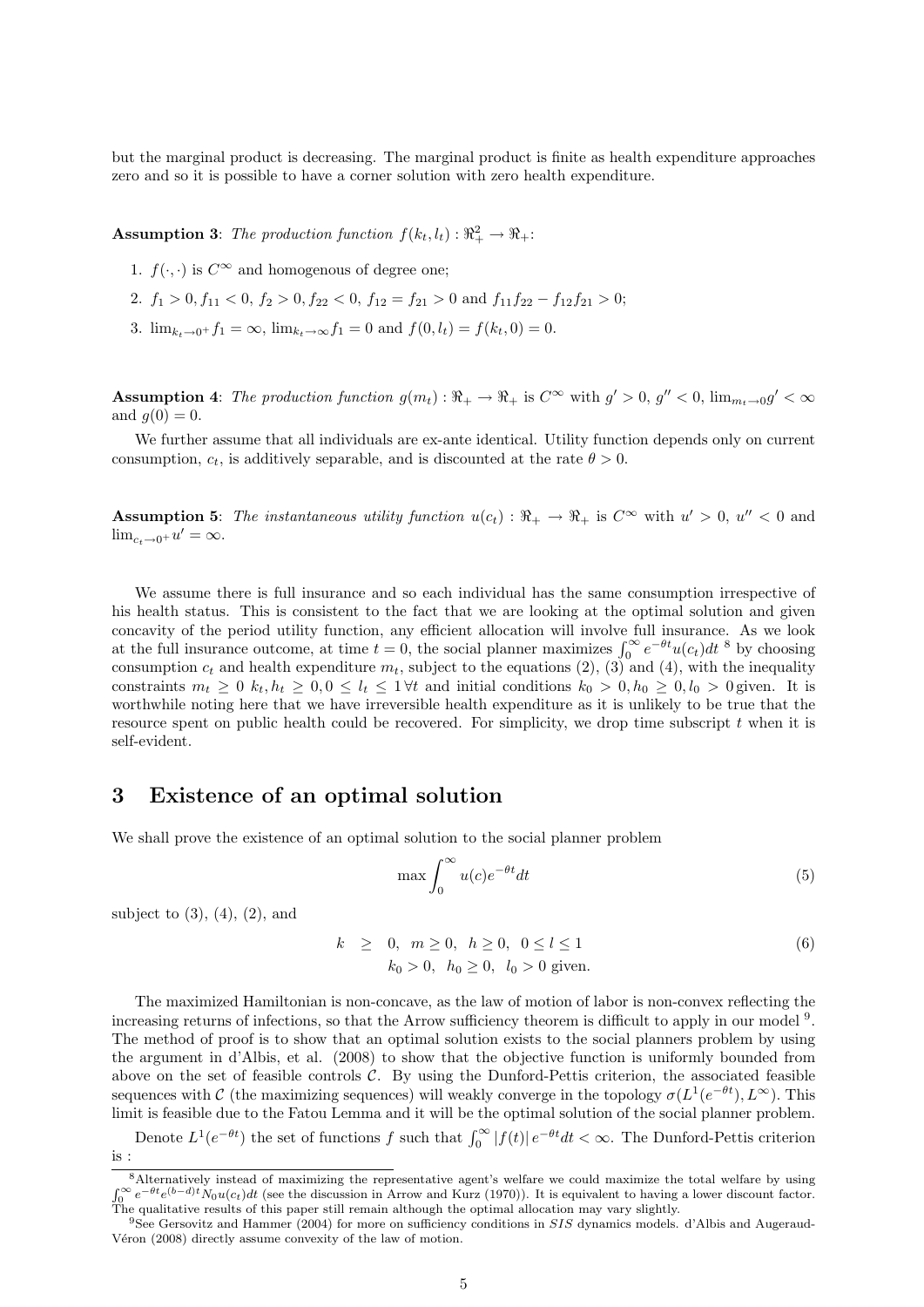**Definition 1** Let B be a bounded subset of  $L^1(e^{-\theta t})$ . B is relative compact for the topology  $\sigma(L^1, L^{\infty})$ iff  $\forall \varepsilon > 0, \exists \delta > 0$  such that  $\int_K |f(t)| e^{-\theta t} dt < \varepsilon, \forall f \in B$  and  $\forall K$  with  $\int_K e^{-\rho t} dt < \delta$ .

We need the following assumption:

**Assumption 6:** There exists  $\gamma \geq 0$ ,  $\xi \geq 0$  such that  $-\gamma \leq \dot{k}/k, -\xi \leq \dot{h}/h$ .

This assumption is automatically satisfied if the growth rates of physical capital and health capital are non-negative. If they are negative and converge, the Assumption 6 excludes the case that the growth rates of physical capital and health capital converge to −∞. This assumption has been used in d'Albis, et al. (2008) and in LeVan and Vailakis (2003) in a discrete-time optimal growth model with irreversible investment.<sup>10</sup>

The sketch of the proof is as follows:

Step 1. We prove that x belong to  $L^1(e^{-\theta t})$  for every variable x and  $|\dot{x}|$  belong to  $L^1(e^{-\theta t})$  if  $\dot{x}$ appears in the model. (assumptions A3, A4 in d'Albis et al. (2008)).

Indeed, since  $\lim_{k\to\infty} f_1(k,l) = 0$ , for any  $\zeta \in (0,\theta)$  there exist a constant B such that  $f(k,1) \leq B+\zeta k$ . If not, let  $k = x + \epsilon$  where  $\epsilon$  is a positive small real number and we suppose that  $f(x+\epsilon, 1) > B + \zeta(x+\epsilon)$ for any B. Let  $B = f(x,1) - \zeta x$ , we have  $\frac{f(x+\epsilon,1)-f(x,1)}{\epsilon} > \zeta$ . Taking the limit as  $\epsilon \to 0$  we have  $f_1(x, 1) > \zeta > 0$   $\forall x$ . This implies  $\lim_{x\to\infty} f_1(x, 1) \ge \zeta > 0$  which is a contradiction. Hence, we have

$$
f(k, l) \le f(k, 1) \le B + \zeta k. \tag{7}
$$

Since  $\dot{k} = f(k, l) - c - m - k(\delta + b - d)$ , it follows that

$$
\dot{k} \le f(k, l) \le B + \zeta k.
$$

Multiply by  $e^{-\zeta\tau}$  we get  $e^{-\zeta\tau}\dot{k} - \zeta k e^{-\zeta\tau} \leq Be^{-\zeta\tau}$ . Thus,

$$
e^{-\zeta t}k = \int_0^t \frac{\partial(e^{-\zeta \tau}k)}{\partial \tau} d\tau \le \int_0^t B e^{-\zeta \tau} d\tau = \frac{-B e^{-\zeta t}}{\zeta} + \frac{B}{\zeta}.
$$

This implies

$$
k \le \frac{-B}{\zeta} + \frac{Be^{\zeta t}}{\zeta}.
$$

Thus, there exists a constant  $B'$  such that

$$
k \le B' e^{\zeta t}.\tag{8}
$$

Therefore, note that  $\zeta < \theta$ ,

$$
\int_0^\infty ke^{-\theta t}dt \le \int_0^\infty B' e^{(\zeta - \theta)t} dt < +\infty.
$$

Moreover, since  $-k \leq k\gamma$  and  $\dot{k} \leq B + \zeta k \leq B + \zeta B' e^{\zeta t}$  there exists a constant  $B''$  such that  $|k| \leq B''e^{\zeta t}$ . Thus

$$
\int_0^\infty |k| e^{-\theta t} dt < \int_0^\infty B'' e^{(\zeta - \theta)t} dt < +\infty.
$$

Because  $-\dot{k} \le k\gamma$  and  $c = f(k, l) - \dot{k} - m - \delta k - k(b - d)$ , it follows from (7) and (8) that

$$
c \leq f(k, l) + k(\gamma - \delta - b + d)
$$
  
\n
$$
\leq B + (\gamma - \delta - b + d + \zeta)k
$$
  
\n
$$
\leq B + (\gamma - \delta - b + d + \zeta)B'e^{\zeta t}.
$$

Thus, we can choose a constant  $B^{\prime\prime\prime}$  large enough such that

$$
c \le B'''e^{\zeta t}
$$

<sup>&</sup>lt;sup>10</sup>LeVan and Vailakis (2003) assume  $0 \leq (1 - \delta)k_t \leq k_{t+1}$ , and thus,  $-\delta \leq (k_{t+1} - k_t)/k_t$  where  $\delta > 0$  is a physical depreciation rate.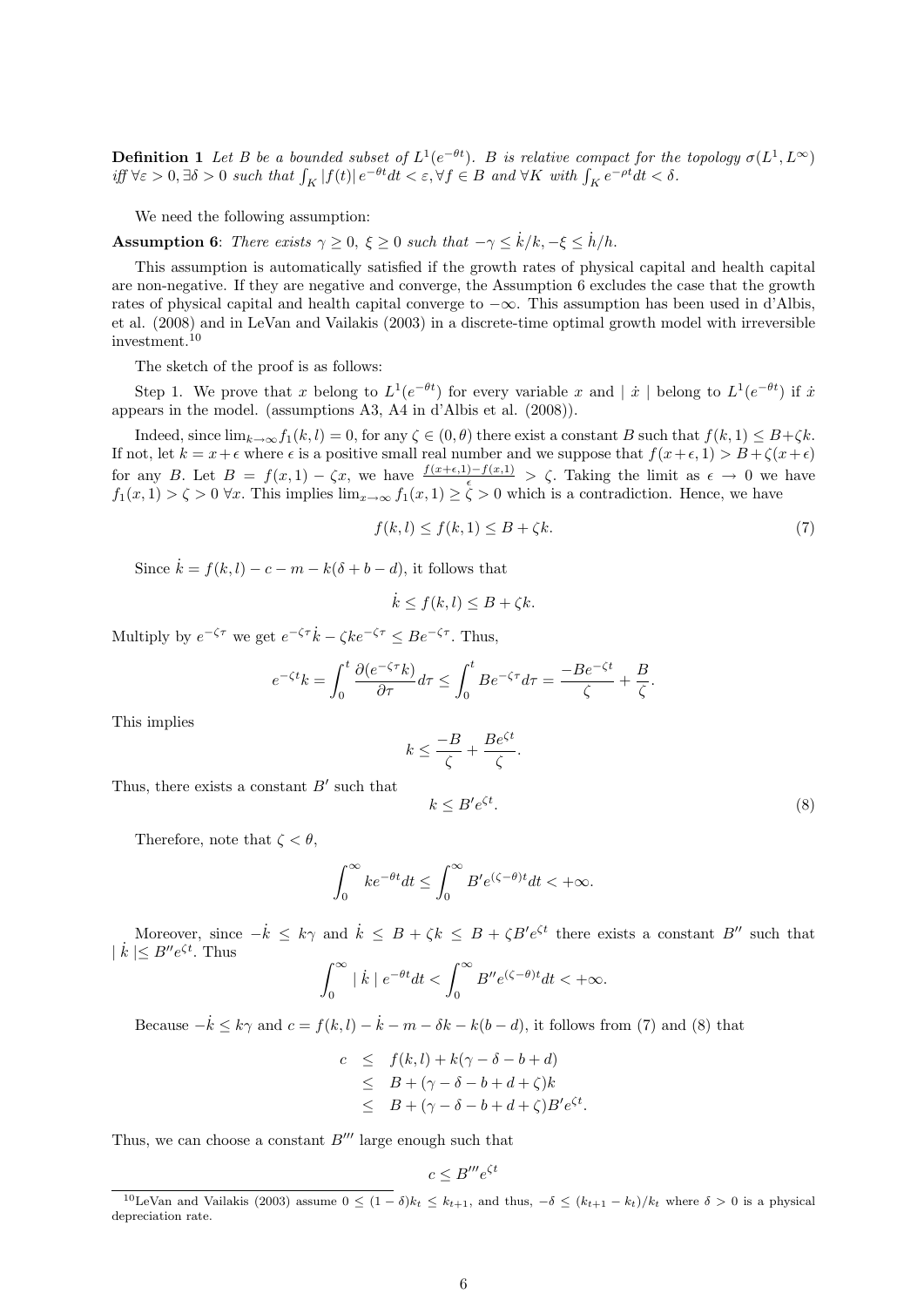which implies

$$
0\leq \int_0^\infty ce^{-\theta t}dt\leq \int_0^\infty B'''e^{(\zeta-\theta)t}dt<+\infty.
$$

Similarly, we can prove that  $0 \leq \int_0^\infty me^{-\theta t} dt < +\infty$ , i.e, m belongs to  $L^1(e^{-\theta t})$ .

By the similar arguments, it follows from  $(4)$ ,  $(2)$  and Assumptions 4, 6 that  $|\dot{h}|$ ,  $h$ ,  $l$  belong to the space  $L^1(e^{-\theta t})$ .

Now we prove  $\mid \dot{l} \mid \in L^1(e^{-\theta t})$ . Since  $0 \leq l \leq 1$ , we have

$$
\begin{array}{rcl} \mid i \mid & \leq & b + |\gamma(h)| + |\alpha(h)| \\ & \leq & b + |\gamma(h)| + |\alpha(0)| \, . \end{array}
$$

Since  $\lim_{h\to\infty} \gamma'(h) \to 0$ , there exists a constant B'''' such that  $\gamma(h) \leq B'''' + \zeta h$  where  $\zeta \in (0, \theta)$ . Thus, by the same argument as  $k \in L^1(e^{-\theta t})$ , since  $h \in L^1(e^{-\theta t})$  we have  $|\overline{l}| \in L^1(e^{-\theta t})$ .

Step 2. We now use the results of d'Albis, et al. (2008).

Our assumption on the continuity of  $u(c)$  implies, by Lemma 1 in d'Albis et al. (2008),  $\int_0^\infty u(c)e^{-\theta t}dt$ is upper semicontinuous for the topology  $\sigma(L^1(e^{-\theta t}), L^{\infty})$ . Moreover, since assumptions A3, A4 in d'Albis, et al. (2008) are satisfied in our model,  $\int_0^\infty u(c)e^{-\theta t}dt$  is uniformly bounded from above on the set of feasible control C. Let us consider feasible sequence  $c(n)$  satisfies  $\lim_{n\to\infty} \int_0^\infty u(c(n))e^{-\theta t}dt \stackrel{def}{=}$  $sup \int_0^\infty u(c)e^{-\theta t}dt$ . Let  $k(n)$ ,  $h(n)$ ,  $m(n)$ ,  $l(n)$  denote the feasible sequences associated with  $c(n)$ . In the step 1, we know that if  $k(n)$ ,  $h(n)$ ,  $m(n)$ ,  $l(n)$  are feasible from  $k_0 > 0$ ,  $h_0 \geq 0$ ,  $l_0 > 0$  then they belong to the space  $L^1(e^{\theta t})$ . Thus, it follows from Corollary 11 in Dunford and Schwartz (1967),  $c(n)$  and all associated feasible variables satisfy the Dunford-Pettis criterion and they have subsequences which weakly converge to the limit points in  $L^1(e^{-\theta t})$ . Denote  $c^*$  the limit of a subsequence of  $c(n)$ , denoted also c(n) for simplicity. Since  $\int_0^\infty u(c)e^{-\theta t}dt$  is upper semicontinuous for the topology  $\sigma(L^1(e^{-\theta t}), L^\infty)$  we have  $\int_0^\infty u(c^*)e^{-\theta t}dt \ge \lim_{n \to \infty} \int_0^\infty u(c(n))e^{-\theta t}dt = \sup \int_0^\infty u(c)e^{-\theta t}dt$ . On the other hand, these limits sequences are feasible due to Fatou Lemma (see Theorem 1 in d'Albis, et al. (2008)). Therefore, they are optimal solutions of our problem.

Theorem 2 Under Assumptions A.1-A.6, there exists a solution to the social planner's problem.

## 4 Multiplicity of Steady State Equilibria

To analyze the equilibria, we look at the first order conditions to the optimal solution. This is valid as we know that these conditions are necessary and a solution exists, and thus a solution must satisfy these conditions. Note that we allow for corner solutions. As we will see that for some parameters there is a unique (steady state) solution to the first order conditions. For others there are multiple equilibria with one being a corner solution. In the next section, we study (local) stability properties of the different equilibria so that if we have an solution to the necessary first order conditions we can see how these evolve.

From the Inada conditions we can rule out  $k = 0$ , and the constraint  $l \geq 0$  is not binding since  $\ell = b + \gamma > 0$  whenever  $\ell = 0$ . The constraint  $h \ge 0$  can be inferred from  $m \ge 0$ , and hence can be ignored. Now consider the central planner's maximization problem with irreversible health expenditure and inequality constraint  $l \leq 1$ . The current value Lagrangian for the optimization problem above is:

$$
\mathcal{L} = u(c) + \lambda_1(f(k, l) - c - m - \delta k - k(b - d)) + \lambda_2(g(m) -
$$
  

$$
-\delta h - h(b - d)) + \lambda_3(1 - l)(b + \gamma(h) - \alpha(h)l) + \mu_1(1 - l) + \mu_2m
$$

where  $\lambda_1$ ,  $\lambda_2$  and  $\lambda_3$  are costate variables and  $\mu_1$  and  $\mu_2$  are the Lagrange multipliers for  $l \leq 1$  and  $m \geq 0$ .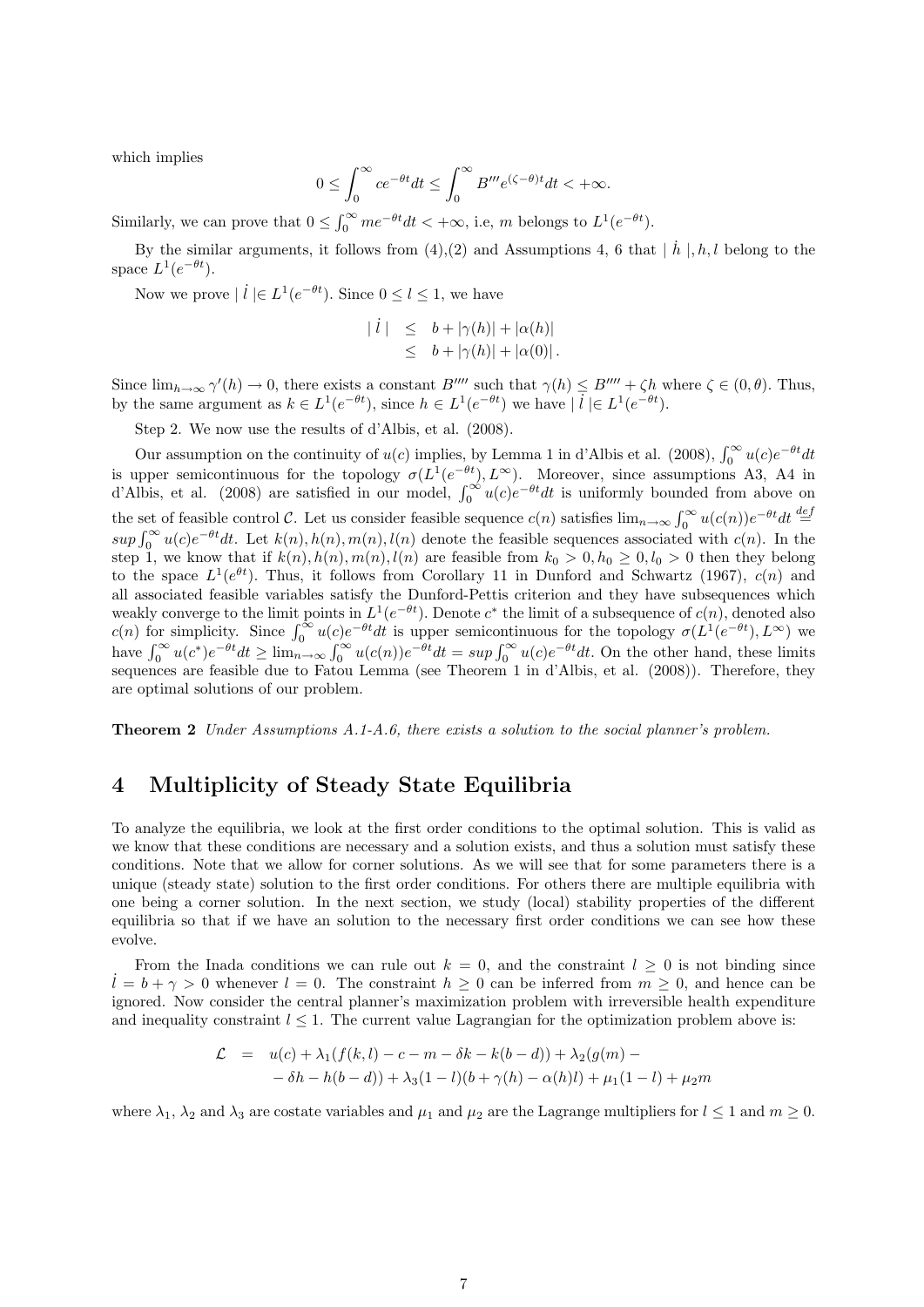F.O.Cs, Kuhn-Tucker conditions and transversality conditions are given by

$$
c: \qquad u'(c) = \lambda_1,\tag{9}
$$

$$
m: \t m(\lambda_1 - \lambda_2 g') = 0 \t m \ge 0 \t \lambda_1 - \lambda_2 g' \ge 0
$$
  
\n
$$
k: \t \lambda_1 = -\lambda_1 (f_1 - \delta - \theta - (b - d))
$$
\n(10)

h: 
$$
\lambda_2 = \lambda_2(\delta + \theta + (b - d)) - \lambda_3(1 - l)(\gamma' - \alpha' l)
$$
 (12)

$$
l: \qquad \lambda_3 = -\lambda_1 f_2 + \lambda_3 (\theta + b + \gamma + \alpha - 2\alpha l)) + \mu_1 \tag{13}
$$

$$
\mu_1 \ge 0 \qquad 1 - l \ge 0 \qquad \mu_1(1 - l) = 0 \tag{14}
$$

$$
\lim_{t \to \infty} e^{-\theta t} \lambda_1 k = 0 \qquad \lim_{t \to \infty} e^{-\theta t} \lambda_2 h = 0 \qquad \lim_{t \to \infty} e^{-\theta t} \lambda_3 l = 0. \tag{15}
$$

The system dynamics are given by equations  $(2)-(4)$  and  $(9)-(15)$ . If x is a variable, we use  $x^*$  to denote its steady state value. From  $\dot{l} = 0$  we have either  $l^* = 1$  (the disease-free case) or  $l^* = \frac{\gamma(h) + b}{\gamma(h)}$  $\frac{\alpha(h)+b}{\alpha(h)}$  (the endemic case). For the disease free steady state  $l^* = 1$ ,  $\dot{\lambda}_2 = \lambda_2(\delta + b - d + \theta) = 0$ . So  $\lambda_2^* = 0$ . Moreover  $\lambda_1^* - \lambda_2^* g' = u'(c^*) > 0$  since by assumption g' is finite, equation (10) implies  $m^* = 0$ . Since  $g(0) = 0$ , we have  $h^* = 0$  from equation (4). Hence, the epidemiology parameters take the values  $\bar{\alpha}, \gamma$ . Thus, there is one disease-free steady state in which the disease is completely eradicated and there is no need for any health expenditure or health capital. In this case, the model reduces to the standard neo-classical growth model for the economic variables and to the mathematical biology model with exogenous parameters. Note that the disease-free steady state exists for all parameter values.

**Proposition 1** Under  $A.1-A.6$ , there always exists a unique disease-free steady state, which degenerates to the standard neo-classical growth model with  $l^* = 1$ ,  $m^* = 0$ ,  $h^* = 0$ , and  $k^*$  and  $c^*$  determined by:

$$
f_1(k^*, 1) = \delta + \theta + b - d
$$
  

$$
f(k^*, 1) = c^* + \delta k^* + k^*(b - d).
$$

For the endemic case, that is,  $l^* = \frac{\gamma(h)+b}{\alpha(h)} < 1$ ,  $\mu_1 = 0$ . Since in a steady state, shadow prices are constant,  $\lambda_2 = 0$  and  $\lambda_3 = 0$ . We have:

$$
\lambda_2^* = \frac{u'(c^*) f_2(k^*, l^*)}{f_1(k^*, l^*)} \frac{(1 - l^*) (\gamma'(h^*) - \alpha'(h^*) l^*)}{\theta + \alpha(h^*) - b - \gamma(h^*)}
$$

From equation (10) we know  $\lambda_1 \geq \lambda_2 g'$  has to be satisfied, which is equivalent to:

$$
f_1(k^*,l^*) \ge f_2(k^*,l^*) \frac{(1-l^*)(\gamma'(h^*) - \alpha'(h^*)l^*)}{\theta + \alpha(h^*) - b - \gamma(h^*)} g'(m^*)
$$
(16)

The left hand side of equation (16) is the marginal productivity of physical capital at an endemic steady state while the right hand side is marginal productivity of health capital. To see this the last term on the right hand side is the marginal productivity of health expenditure, the second term can be interpreted as the marginal contribution of health capital on labor supply, and the first term is the marginal productivity of labor. Denote the second term as  $l'_{\theta}(h) := \frac{(1 - \hat{l})(\gamma'(h) - \alpha'(h)l)}{(\theta + \alpha(h) - b - \gamma(h))}$ . Using  $l^* = \frac{\gamma(h) + b}{\alpha(h)}$  $\frac{\Gamma(n)+b}{\alpha(h)}$ , in steady state this reduces to  $l'_{\theta}(h) = -\frac{(\alpha'(\gamma+b)-\gamma'\alpha)(\alpha-(\gamma+b))}{\alpha^2(\alpha-(\alpha+b)+\theta)}$  $\frac{\alpha^2(\alpha - (\gamma + b) + \theta)}{\alpha^2(\alpha - (\gamma + b) + \theta)} > 0$ . Equation (16) means if marginal productivity of physical capital is at least as high as marginal productivity of health capital, there will be no health expenditure. Otherwise health expenditure is positive.

From equation (10), there are two cases:  $m^* = 0$  and  $m^* > 0$ . The first is termed as the endemic steady state without health expenditure and the second the endemic steady state with health expenditure. First, look at the case  $m^* = 0$ .  $\dot{h} = 0$  implies  $h^* = 0$  and thus, define  $\underline{l} := \frac{b + \gamma}{\overline{\alpha}}$  $rac{+\gamma}{\overline{\alpha}}$ .  $k^*$  is uniquely determined by:

$$
f_1(k, \underline{l}) = \delta + b - d + \theta,\tag{17}
$$

for each fixed <u>l</u> due to the assumption 2. Since  $m^* = 0$  and  $h^* = 0$ , equation (16) reduces to

$$
f_1(k^*, \underline{l}) \ge f_2(k^*, \underline{l}) \frac{(1 - \underline{l})(\gamma'(0) - \alpha'(0)\underline{l})}{(\theta + \overline{\alpha} - b - \gamma)} g'(0). \tag{18}
$$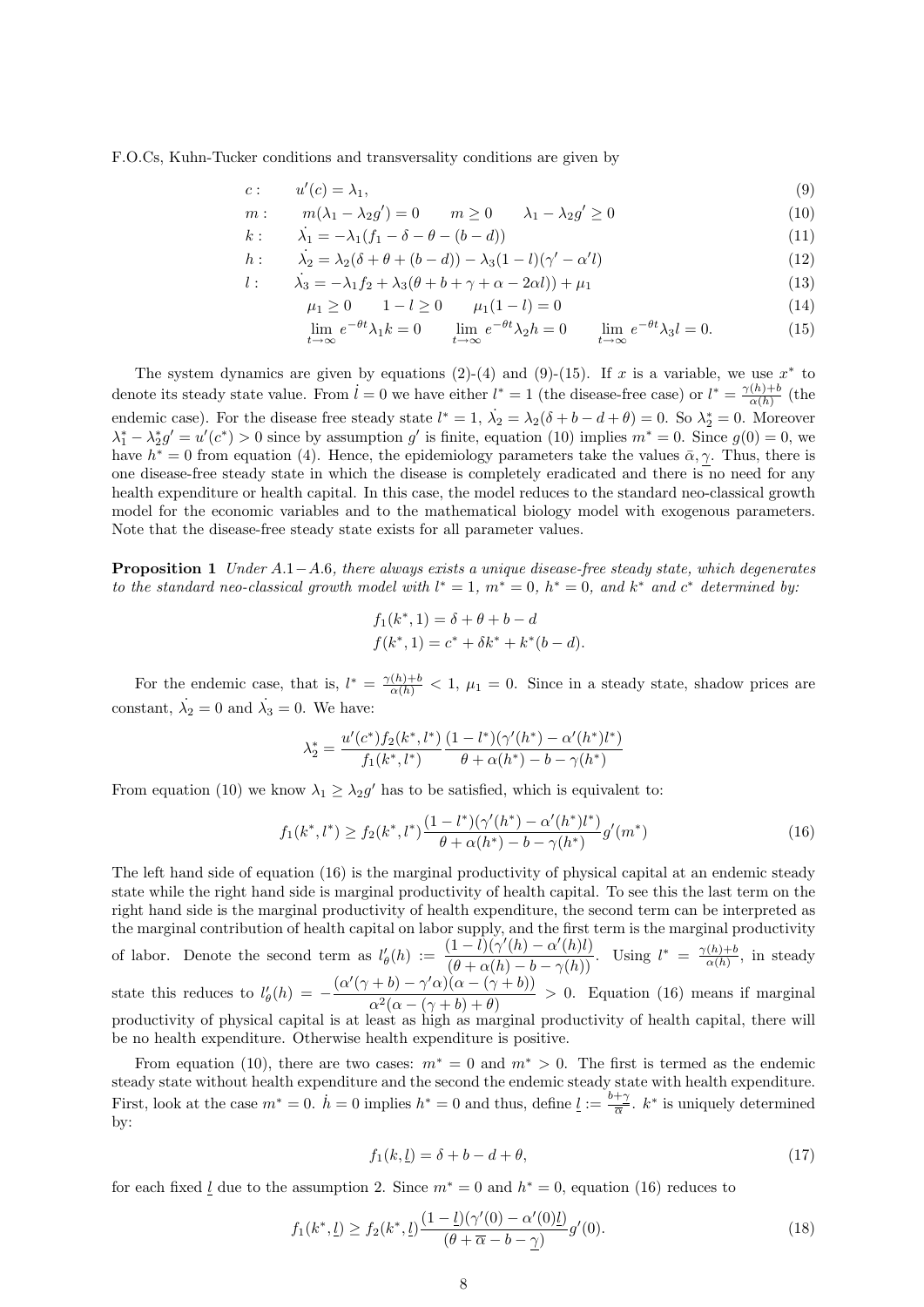Hence, this steady state exists only when marginal productivity of physical capital is no less than marginal productivity of health capital in steady state. In other words, despite the prevalence of the disease, if marginal productivity of physical capital investment is greater than marginal productivity of health capital, they will not invest in health. Thus, the prevalence of the disease is not sufficient (from purely an economic point of view) to require health expenditures. It is conceivable that in several situations this is indeed the case, and thus countries find it optimal to spend no resources on disease control. Moreover, the constraint on  $m$  is binding in the endemic steady state without health expenditure, and this exists only when  $l < 1$ , that is,

$$
d \le b < \overline{\alpha} - \gamma. \tag{19}
$$

As we treat the birth rate b as the varying parameter, we need to find a range for b such that equation (18) and (19) are both satisfied, i.e. there exists such endemic steady state without health expenditure. Rewrite equation (18) as

$$
f_1(k^*, \underline{l})/f_2(k^*, \underline{l}) \ge g'(0)l'_{\theta}(0). \tag{20}
$$

Note here  $k^*$  is a function of b and given by equation (17). From equation (17), we know  $\frac{\partial k^*}{\partial b} = \frac{1 - f_{12}/\overline{\alpha}}{f_{11}}$  $\frac{f_{12}}{f_{11}}$ . Then

$$
\frac{\partial [f_1(k^*, \underline{l})/f_2(k^*, \underline{l})]}{\partial b} = \frac{(f_{11}f_2 - f_{12}f_1)\frac{\partial k^*}{\partial b} + (f_{12}f_2 - f_1f_{22})\frac{1}{\alpha}}{f_2^2}
$$

$$
= \frac{f_{11}f_2 - f_{12}f_1 + f_1(f_{12}f_{21} - f_{11}f_{22})/\overline{\alpha}}{f_{11}f_2^2} > 0.
$$

So the L.H.S. of equation  $(20)$  is an increasing function in b and it is strictly greater than 0. Furthermore

$$
\frac{\partial [g'(0)l'_{\theta}(0)]}{\partial b} = g'(0)[-\frac{\alpha'(0)}{\overline{\alpha}^2} + \frac{\theta(\theta\alpha'(0) + \overline{\alpha}(\alpha'(0) - \gamma'(0)))}{\overline{\alpha}^2(\overline{\alpha} - \underline{\gamma} - b + \theta)^2}].
$$

Notice  $\frac{\partial [g'(0)l'_{\theta}(0)]}{\partial b}$  decreases as b rises and  $\lim_{b\to\overline{\alpha}-\underline{\gamma}} \frac{\partial [g'(0)l'_{\theta}(0)]}{\partial b} = g'(0) \frac{\alpha'(0)-\gamma'(0)}{\overline{\alpha}\theta} < 0$ . It means the slope of the curve of R.H.S. of equation (20) is a decreasing function of b, and as b approaches  $\overline{\alpha} - \gamma$  the slope is negative. Moreover we have  $\lim_{b \to \overline{\alpha}-\gamma} g'(0) l'_{\theta}(0) = 0$ .

**Assumption 7:**  $\lim_{b \to d} g'(0) l'_\theta(0) > f_1(\hat{k}, \frac{d+\gamma}{\overline{\alpha}}) / f_2(\hat{k}, \frac{d+\gamma}{\overline{\alpha}})$ , where  $\hat{k}$  is determined by  $f_1(\hat{k}, \frac{d+\gamma}{\overline{\alpha}}) = \delta + \theta$ .

Take the limit  $b \to d$  on both sides of equation (20), R.H.S. is greater than L.H.S under assumption 7. So we can always find  $\hat{b}$  s.t. equation (20) holds at equality.

**Proposition 2** Under  $A.1 - A.7$ , there exists a unique endemic steady state without health expenditure whenever b lies within  $[\hat{b}, \overline{\alpha} - \gamma]$ . And we have  $m^* = 0$ ,  $h^* = 0$ ,  $l^* = l$ , and  $k^*$ ,  $c^*$  determined by:

$$
f_1(k^*, \underline{l}) = \delta + \theta + b - d
$$
  

$$
f(k^*, \underline{l}) = c^* + \delta k^* + k^*(b - d).
$$

The endemic steady state without health expenditure is the same as a neo-classical steady state but with only a smaller labor force. Thus, there is lower consumption and production in the steady state. This will correspond to a Solow type steady state (savings rate constant) but just varying the labor supply which have been used in the literature (e.g. Young (2005)).

Now consider the endemic steady state with health expenditure, where  $l^*(h) = \frac{\gamma(h)+b}{\alpha(h)} < 1$  with  $\frac{\partial l^*(h)}{\partial h} = \frac{\gamma' \alpha - (\gamma + b) \alpha'}{\alpha^2}$  and  $m^*(h) > 0$  given by  $g(m) - \delta h - (b - d)h = 0$  with  $\frac{\partial m^*(h)}{\partial h} = \frac{\delta + b - d}{g'(m)} > 0$ . From equation (10),  $\lambda_1 = \lambda_2 g'$  and equation (16) holds at equality. It implies marginal productivity of physical capital equals to marginal productivity of health capital. Moreover  $k^*(h)$  is determined by

$$
f_1(k, l^*(h)) = \delta + b - d + \theta,
$$

that is, at the steady state marginal productivity of physical capital equals to the marginal cost. Since  $f_1$  is strictly decreasing and lies in  $(0, +\infty)$  for each  $l^*(h)$ , we can always find a unique  $k^*(h)$  to satisfy the above equations. And  $\frac{\partial k^*(h)}{\partial h} = -f_{12} \frac{\partial l^*(h)}{\partial h} /f_{11} > 0$ .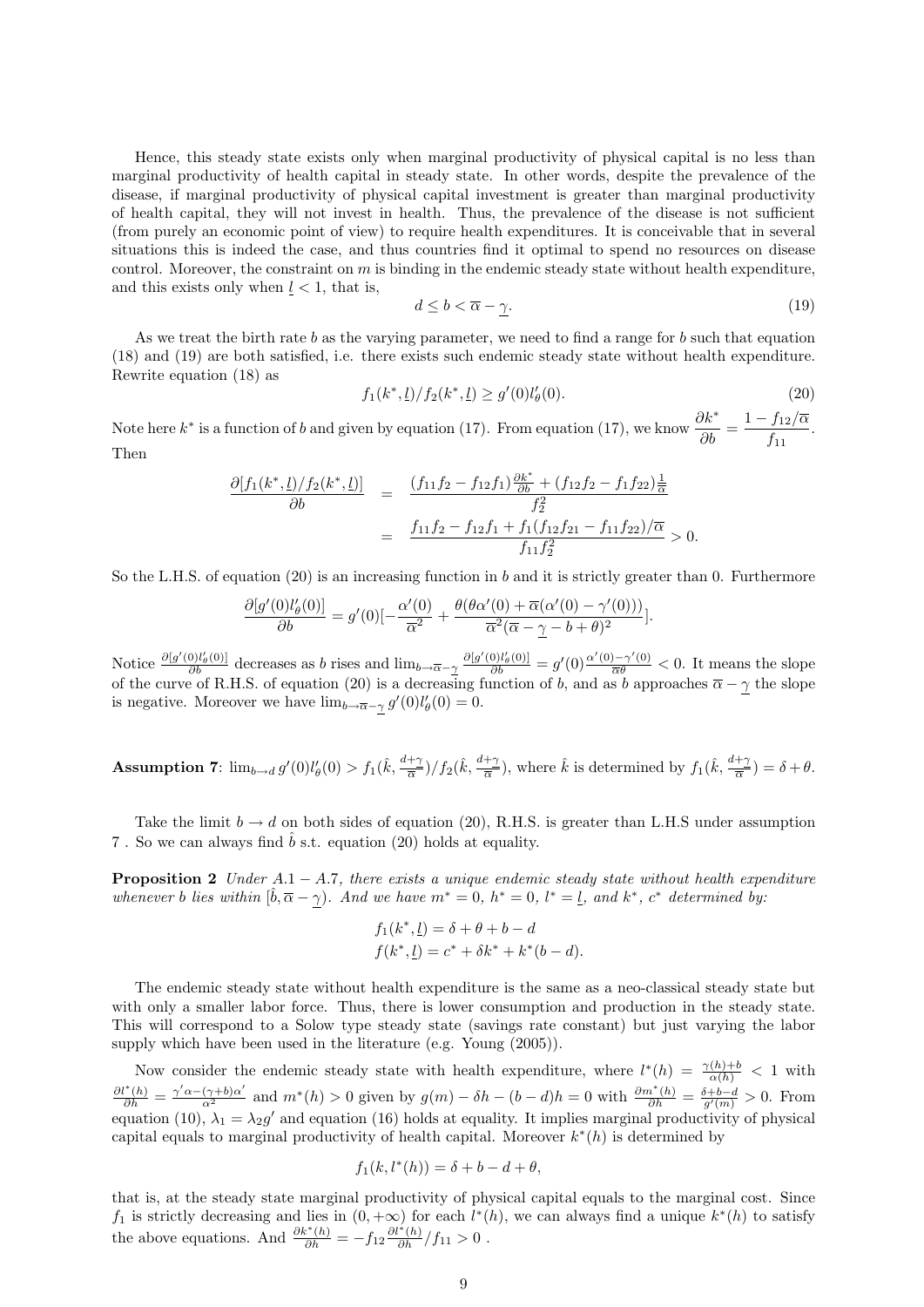So we only need to find a condition such that we can always find the solution  $h^*$  to the following equation:

$$
f_2(k^*(h), l^*(h))g'(m^*(h))\frac{(1 - l^*(h))(\gamma'(h) - \alpha'(h)l^*(h))}{\theta + \alpha(h) - b - \gamma(h)} = \delta + b - d + \theta
$$
 (21)

Since  $\lim_{h\to\infty} f_2g'(m)l'_{\theta}(h) = 0$  and  $\lim_{h\to 0} f_2g'(m)l'_{\theta}(h) = f_2(k^*, l)g'(0)l'_{\theta}(0) > f_1(k^*, l) = \delta + b - d + \theta$ if  $b \in [d, \hat{b})$  under A.7, equation (21) always has a solution. That is, under A.1-A.7 there always exists endemic steady state with health expenditure.

Moreover since  $\frac{\partial f_2(k^*(h),l^*(h))}{\partial h} = \frac{f_{11}f_{22}-f_{12}f_{21}}{f_{11}}$  $\frac{\partial l^*(h)}{\partial h}$  < 0 and  $\frac{\partial g'(m^*(h))}{\partial h} = g'' \frac{\partial m^*(h)}{\partial h}$  < 0,  $f_2(k^*(h), l^*(h))g'(m^*(h))$ is decreasing as  $h$  increases. If we impose additional assumption:

Assumption 8:  $\alpha(\alpha''(\gamma + b) - \gamma''\alpha) > 2\alpha'(\alpha'(\gamma + b) - \gamma'\alpha)$ .

Under A.2 and A.8 we can show

$$
l''_{\theta}(h) = -\frac{(\alpha - \gamma - b + \theta)(\alpha - \gamma - b)[\alpha(\alpha''(\gamma + b) - \gamma''\alpha) - 2\alpha'(\alpha'(\gamma + b) - \gamma'\alpha)] + \alpha\theta(\alpha'(\gamma + b) - \gamma'\alpha)(\alpha' - \gamma')}{\alpha^3(\alpha - \gamma - b + \theta)^2}
$$
  
< 0

This strong asumption implies diminishing marginal productivity of health capital in controlling infectious diseases. So R.H.S. of equation  $(21)$  decreases as h increases and there exists a unique endemic steady state with health expenditure.

**Proposition 3** Under  $A.1 - A.8$ , there exists a unique endemic steady state with health expenditure whenever b lies within  $[d, \hat{b})$ . And  $l^* = \frac{\gamma(h^*) + b}{\alpha(h^*)}$ , and  $k^*$ ,  $h^*$ ,  $m^*$  and  $c^*$  determined by:

$$
f_1(k^*, l^*) = \delta + \theta + b - d
$$
  
\n
$$
f_2(k^*, l^*)g'(m^*)\frac{(1 - l^*)(\gamma'(h^*) - \alpha'(h^*)l^*)}{\theta + \alpha(h^*) - b - \gamma(h^*)} = \delta + \theta + b - d
$$
  
\n
$$
f(k^*, l^*) = c^* + m^* + \delta k^* + k^*(b - d)
$$
  
\n
$$
g(m^*) = (\delta + b - d)h^*.
$$

By investing in health expenditure we are able to control infectious disease since  $l'_{\theta}(h)$  is positive. Compared with the disease-free case the economy has lower physical capital and a smaller labor force. The production will be lower, and and there is expenditure allocated for health expenditure. Thus, clearly the consumption will be lower. However, the "savings rate" will change, as there will be expenditures on both physical and health capital.

## 5 Local Stability and Bifurcation

The dynamical system is given by equations  $(2)-(4)$ ,  $(9)-(15)$  and there are three equilibria. In order to examine their stability we linearize the system around each of the steady states. To simplify the exposition we make the following assumption.

**Assumption 9:** The instantaneous utility function is in CES form:  $u(c) = \frac{c^{1-\sigma}-1}{1-\sigma}$ .

Substituting  $\lambda_1 = u'(c) = c^{-\sigma}$  into equation (11), we get

$$
\dot{c} = \frac{c}{\sigma}(f_1 - \delta - \theta - (b - d)).\tag{22}
$$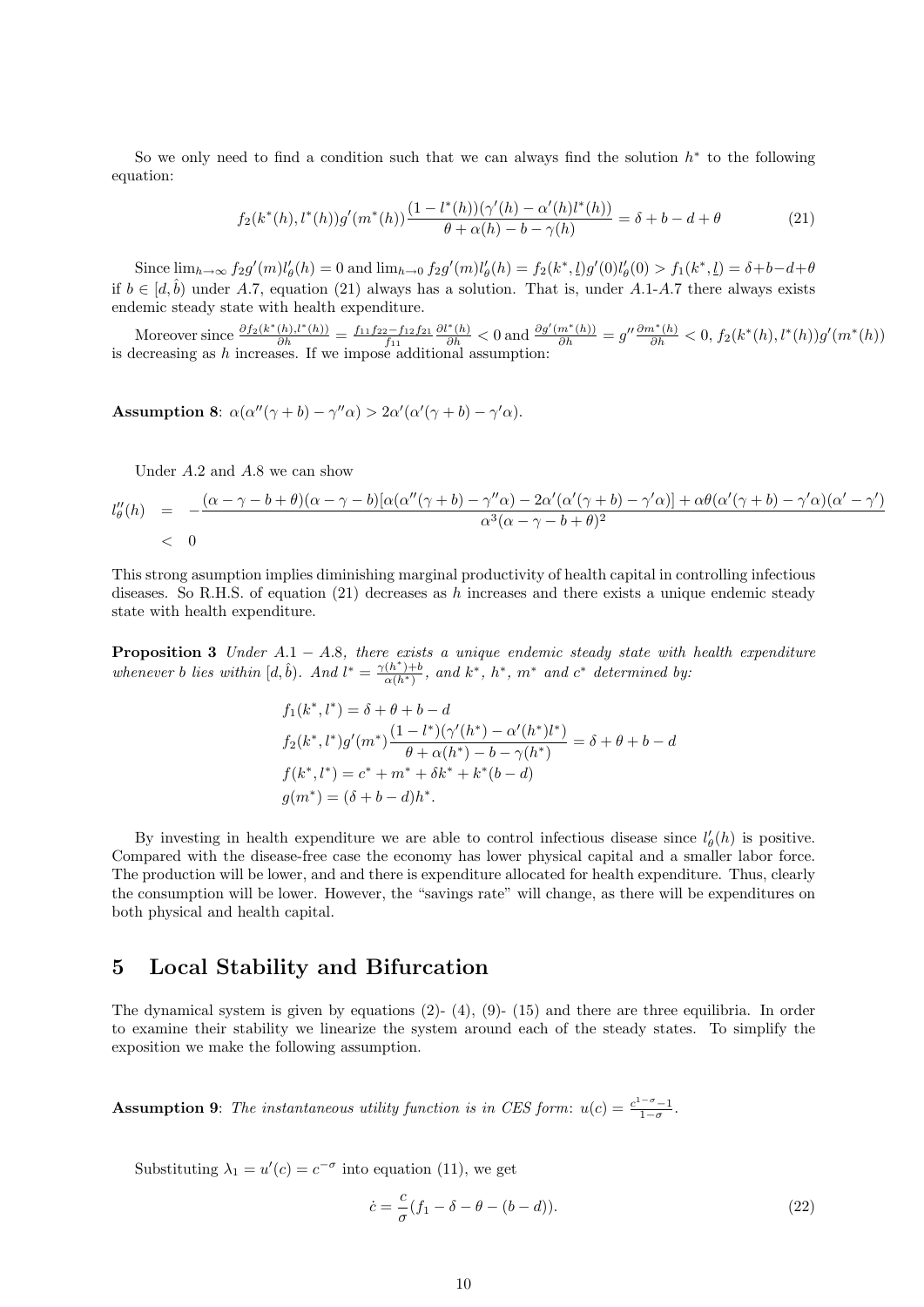#### 5.1 The Disease-Free Case

At the disease-free steady state,  $\lambda_1 > \lambda_2 g'$ . Since all the functions in this model are smooth functions, by continuity there exists a neighborhood of the steady state such that the above inequality still holds. Thus,  $m^* = 0$  in this neighborhood. Intuitively around the steady state the net marginal benefit of health investment is negative: the disease is eradicated and health investment only serves to reduce physical capital accumulation and hence, lower levels of consumption, and thus no resources are spent on eradicating diseases. As  $m = 0$  in this steady state, we have a maximization problem with only one choice variable - consumption. The dynamic system is reduced to:

$$
\begin{aligned}\n\dot{k} &= f(k, l) - c - \delta k - k(b - d) \\
\dot{h} &= -\delta h - h(b - d) \\
\dot{l} &= (1 - l)(b - \alpha(h)l + \gamma(h)) \\
\dot{c} &= \frac{c}{\sigma}(f_1 - \delta - \theta - (b - d)),\n\end{aligned}
$$

with three state variables and one choice variable. This can also be simply derived by substituting  $m = 0$ into the original dynamic system. By linearizing the system around the steady state, we have:

$$
\mathcal{J}_1 = \begin{pmatrix} \theta & 0 & f_2^* & -1 \\ 0 & -\delta - (b - d) & 0 & 0 \\ 0 & 0 & \overline{\alpha} - (\underline{\gamma} + b) & 0 \\ \frac{c^*}{\sigma} f_{11}^* & 0 & \frac{c^*}{\sigma} f_{12}^* & 0 \end{pmatrix}.
$$

The eigenvalues are  $\Lambda_1 = -\delta - (b - d) < 0$ ,  $\Lambda_2 = \frac{\theta - \sqrt{\theta^2 - 4c^* f_{11}^*/\sigma}}{2} < 0$ ,  $\Lambda_3 = \frac{\theta + \sqrt{\theta^2 - 4c^* f_{11}^*/\sigma}}{2} > 0$ , and  $\Lambda_4 = \overline{\alpha} - (\gamma + b)$ . The sign of  $\Lambda_4$  depends on b. We notice if  $b = \overline{\alpha} - \gamma$ ,  $\mathcal{J}_1$  has a single zero eigenvalue. Thus, we have a non-hyperbolic steady state and a bifurcation may arise. In other words, the disease-free steady state possesses a 2-dimensional local invariant stable manifold, a 1-dimensional local invariant unstable manifold and 1-dimensional local invariant center manifold . In general, however, the behavior of trajectories in center manifold cannot be inferred from the behavior of trajectories in the space of eigenvectors corresponding to the zero eigenvalue. Thus we shall take a close look at the flow in the center manifold. As the zero eigenvalue comes from dynamics of  $l$ , and the dynamics of  $l$  and  $h$  are independent from the rest, we could just focus on the dynamics of l and h. By taking b as bifurcation parameter and following the procedures given by Wiggins (2002) and Kribs-Zaleta (2003), we are able to calculate the dynamics on the center manifold (See the Appendix for details):

$$
\dot{z} = \overline{\alpha}z(z - \frac{1}{\overline{\alpha}}\tilde{b}).\tag{23}
$$

The fixed points of (23) are given by  $z = 0$  and  $z = \frac{1}{\alpha}\tilde{b}$ , and plotted in figure 3. We can see the dynamics on the center manifold exhibits a transcritical bifurcation at  $\tilde{b} = 0$ . Hence, for  $\tilde{b} < 0$ , there are two fixed points;  $z = 0$  is unstable and  $z = \frac{1}{\alpha}\tilde{b}$  is stable. These two fixed points coalesce at  $\tilde{b} = 0$ , and for  $\tilde{b} > 0$ ,  $z = 0$  is stable and  $z = \frac{1}{\alpha}\tilde{b}$  is unstable. Thus, an exchange of stability occurs at  $\tilde{b} = 0$ , i.e.,  $b = \overline{\alpha} - \gamma$ . Therefore, for the original dynamical system if  $b > \overline{\alpha} - \gamma$ , there is a 3-dimensional stable manifold and a 1-dimensional unstable manifold, and if  $b < \overline{\alpha} - \gamma$ , there is a 2-dimensional stable manifold and 2-dimensional unstable manifold. Moreover, while physical capital, health capital and labor force are given at any point in time, the consumption can jump. Thus, if  $b > \overline{\alpha} - \gamma$ , the system is locally saddle stable and has a unique stable path; and if  $b < \overline{\alpha} - \gamma$ , the system is locally unstable.

#### 5.2 The Endemic Case Without Health Expenditures

For the endemic steady state with no health expenditures,  $\lambda_1 \geq \lambda_2 g'$  and  $m^* = 0$ . By continuity, this will also hold in a small neighborhood of the steady state. Thus, it is similar to the disease-free case except that  $l^* < 1$ . Linearize the system around the steady state:

$$
\mathcal{J}_2 = \begin{pmatrix} \theta & 0 & f_2^* & -1 \\ 0 & -\delta - (b - d) & 0 & 0 \\ 0 & (1 - l^*) (\gamma'^* - \alpha'^* l^*) & \overline{\alpha} - (\gamma + b) & 0 \\ \frac{c^*}{\sigma} f_{11}^* & 0 & \frac{c^*}{\sigma} \overline{f}_{12}^* & 0 \end{pmatrix}.
$$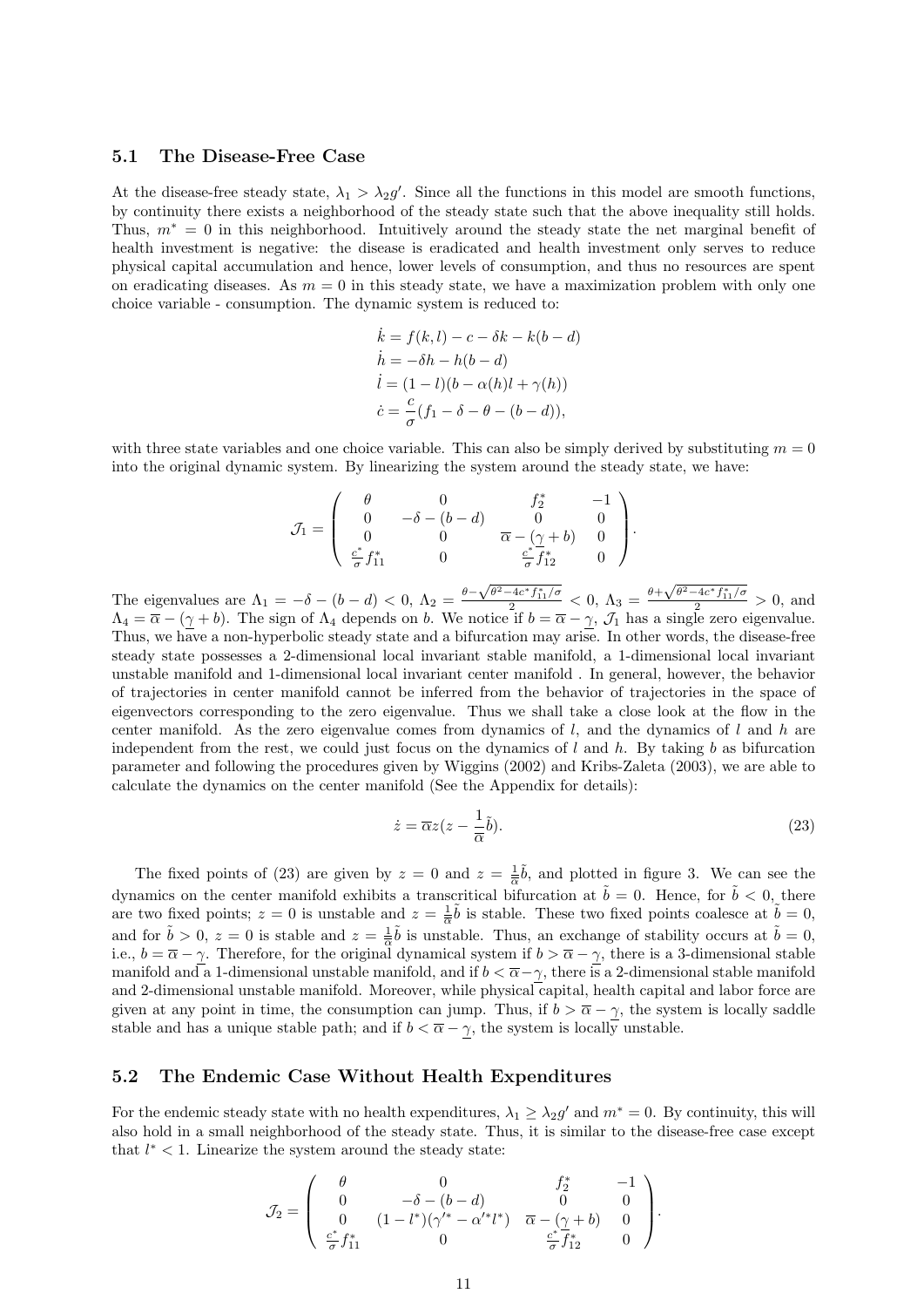

Figure 3: The transcritical bifurcation diagram

The eigenvalues are  $\Lambda_1 = -\delta - (b-d) < 0$ ,  $\Lambda_2 = \frac{\theta - \sqrt{\theta^2 - 4c^* f_{11}/\sigma}}{2} < 0$ ,  $\Lambda_3 = \frac{\theta + \sqrt{\theta^2 - 4c^* f_{11}/\sigma}}{2} > 0$ , and  $\Lambda_4 = (\gamma + b) - \overline{\alpha} < 0$ . So it has 3-dimensional stable manifold and 1-dimensional unstable manifold. Since the system has three state variables and one choice variable, it is locally saddle stable and has a unique stable path. Moreover, this corresponds to the stable steady state  $z = \frac{1}{\overline{\alpha}}\tilde{b}$  when  $\tilde{b} < 0$  in figure 3. This also explains why when  $\tilde{b}$  decreases and crosses 0, the stable disease-free steady state undergoes a bifurcation into one unstable disease-free steady state and one stable endemic steady state without health expenditure.

#### 5.3 The Endemic Case With Health Expenditures

For the endemic case with health expenditures, the dynamical system is given by equations (2)- (4), (9)- (15) with  $\lambda_1 = \lambda_2 g'$ ,  $m^* > 0$  and  $l^* < 1$ . By  $\lambda_1 = \lambda_2 g' + \lambda_2 g'' m$ , the system reduces to:

$$
\begin{aligned}\n\dot{k} &= f(k, l) - c - m - \delta k - k(b - d) \\
\dot{h} &= g(m) - \delta h - h(b - d) \\
\dot{l} &= (1 - l)(b + \gamma(h) - \alpha(h)l) \\
\dot{c} &= \frac{c}{\sigma}(f_1 - \delta - (b - d) - \theta) \\
\dot{m} &= (c^{\sigma} \lambda_3 g'(m)(1 - l)(\gamma' - \alpha' l) - f_1) \frac{g'(m)}{g''(m)} \\
\dot{\lambda}_3 &= -c^{-\sigma} f_2 + \lambda_3 \theta - \lambda_3 (2\alpha(h)l - b - \gamma(h) - \alpha(h)).\n\end{aligned}
$$

We now have a higher dimensional system than the earlier two cases as  $m > 0, h > 0$ . Linearizing around the equilibrium the Jacobian is given by:

$$
\mathcal{J}_3 = \left(\begin{array}{cccccc}\n\theta & 0 & f_2^* & -1 & -1 & 0 \\
0 & q_1 & 0 & 0 & g'^* & 0 \\
0 & q_2 & q_3 & 0 & 0 & 0 \\
q_4 & 0 & q_5 & 0 & 0 & 0 \\
q_6 & q_7 & q_8 & q_9 & f_1^* & q_{10} \\
q_{11} & q_{12} & q_{13} & q_{14} & 0 & q_{15}\n\end{array}\right) \tag{24}
$$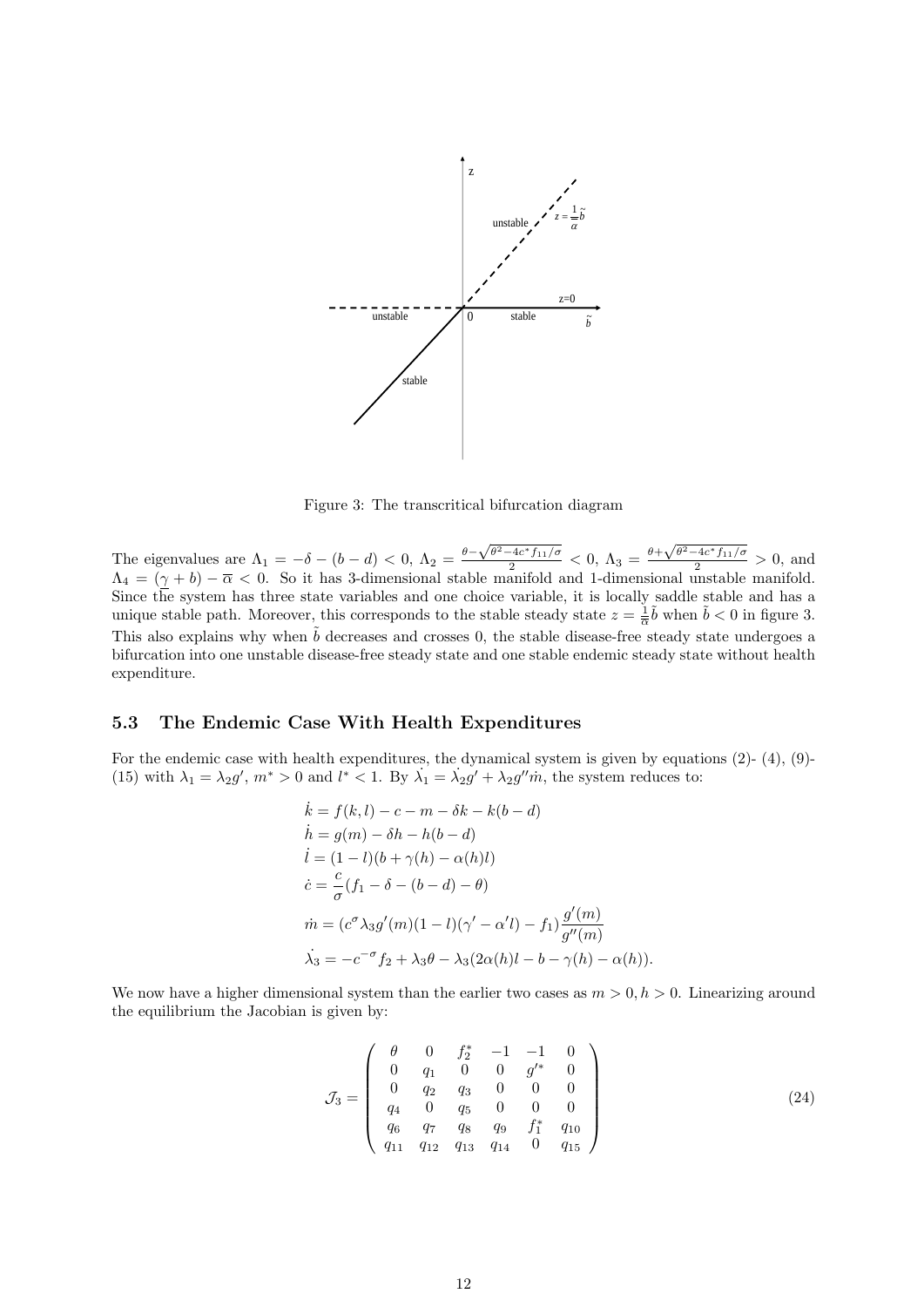

Figure 4: The local stability and bifurcation diagram

where

$$
q_{1} = -\delta - (b - d), \quad q_{2} = (1 - l^{*})(\gamma'^{*} - \alpha'^{*}l^{*}), \quad q_{3} = b + \gamma^{*} - \alpha^{*}, \quad q_{4} = c^{*}f_{11}^{*}/\sigma
$$
  
\n
$$
q_{5} = c^{*}f_{12}^{*}/\sigma, \quad q_{6} = -f_{11}^{*}\frac{g'^{*}}{g''^{*}}, \quad q_{7} = \frac{f_{1}^{*}(\gamma''^{*} - \alpha''^{*}l^{*})}{\gamma'^{*} - \alpha'^{*}l^{*}}\frac{g'^{*}}{g''^{*}},
$$
  
\n
$$
q_{8} = \left(\frac{f_{1}^{*}(2\alpha'^{*}l^{*} - \alpha'^{*} - \gamma'^{*})}{(1 - l^{*})(\gamma'^{*} - \alpha'^{*}l^{*})} - f_{12}^{*}\right)\frac{g'^{*}}{g''^{*}}, \quad q_{9} = \frac{\sigma f_{1}^{*}}{c^{*}}\frac{g'^{*}}{g''^{*}}, \quad q_{10} = \frac{f_{1}^{*}}{\lambda^{3}}\frac{g'^{*}}{g''^{*}}
$$
  
\n
$$
q_{11} = -\frac{f_{12}^{*}}{c^{*}\sigma}, \quad q_{12} = -\lambda_{3}^{*}(2\alpha'^{*}l^{*} - \gamma'^{*} - \alpha'^{*}), \quad q_{13} = -\frac{f_{22}^{*}}{c^{*}\sigma} - 2\lambda_{3}^{*}\alpha^{*}, \quad q_{14} = \frac{\sigma f_{2}^{*}}{c^{*}\sigma + 1}, \quad q_{15} = \frac{f_{2}^{*}}{c^{*}\sigma\lambda_{3}^{*}}.
$$

Since the Jacobian matrix is high dimensional, it is difficult to solve for the eigenvalues analytically. We specify functional forms and parameter values to calculate eigenvalues numerically. How we choose functional forms and parameter values are discussed more in details in section 6.2. We get three positive eigenvalues and three negative eigenvalues which shows that the system is saddle-point stable. Robustness of the result is checked for a wide range of parameters.

The local stability and bifurcation of the dynamic system are summarized in Figure 4. The solid line represents the equilibrium which is locally stable, while the dashed line means the equilibrium is locally unstable. So when birth rate b is very high, which is greater than  $\bar{\alpha} - \gamma$ , there is only one disease-free steady state which is locally stable. This is the case the birth rate is relatively high and the disease is eradicated in the long run. When b decreases to exactly  $\overline{\alpha} - \gamma$ , the stable disease-free equilibrium goes through a transcritical bifurcation to two equilibria: one is the unstable disease-free steady state and the other is the stable endemic steady state without health expenditure. We further show these two equilibria coexist when  $b \in [\hat{b}, \overline{\alpha} - \gamma)$ . If  $b \in [d, \hat{b})$ , the endemic steady state with no health expenditures disappears as when birth rate becomes extremely low and diseases prevalence becomes worse, it is always optimal to invest in health. Thus, the system has one unstable disease-free equilibrium and one stable endemic equilibrium with health expenditure.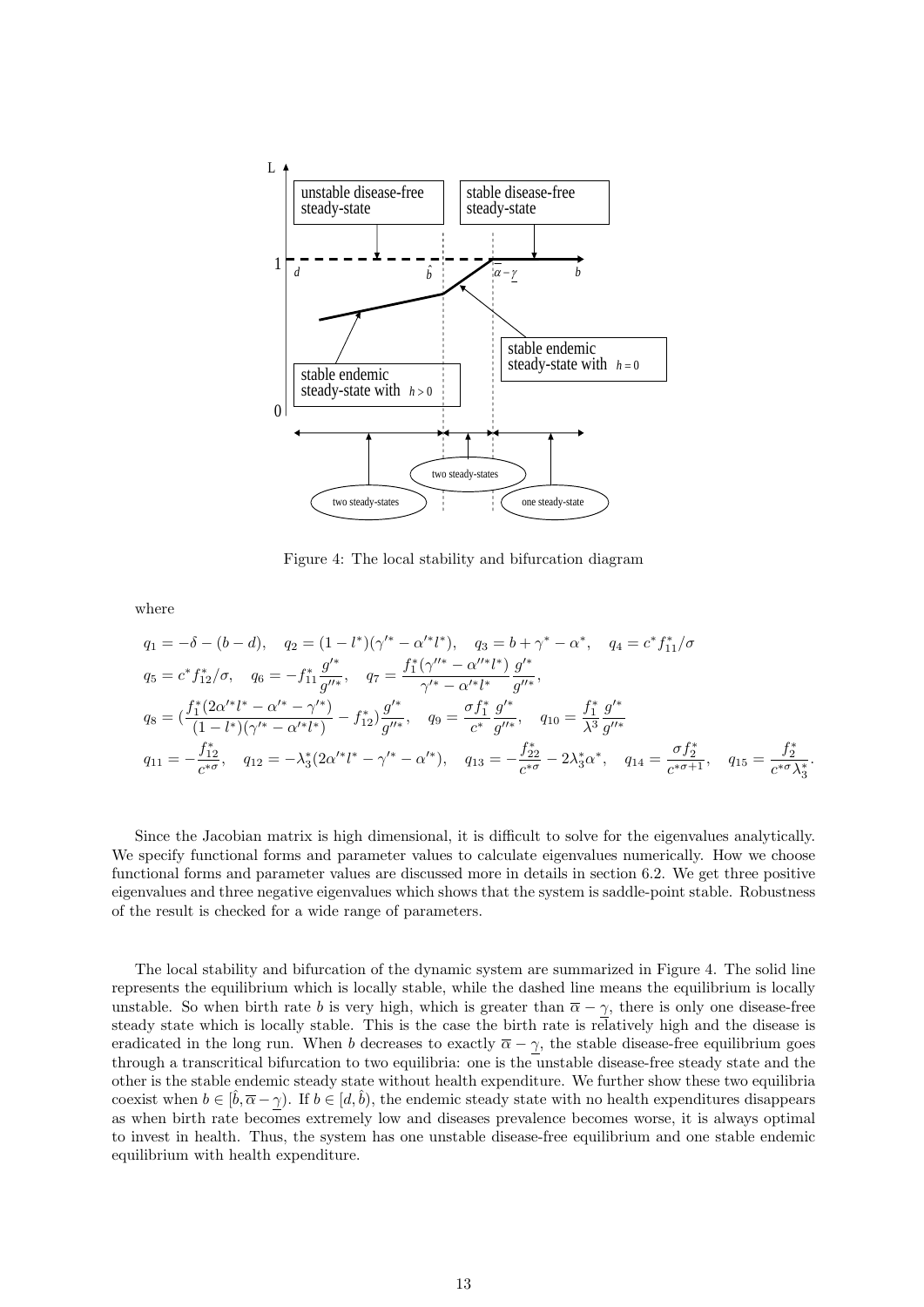### 6 Comparative Statics

We now explore how the steady state properties of the model change as the parameters are varied. Here we only examine the endemic steady states with or without health expenditure because as mentioned above, the disease-free case reduces to the standard neo-classical model.

#### 6.1 The discount factor  $\theta$

In the endemic case without health expenditure,

$$
\frac{dk^*}{d\theta} = \frac{1}{f_{11}} < 0, \quad \text{and} \quad \frac{dc^*}{d\theta} = \frac{\theta}{f_{11}} < 0.
$$

The disease prevalence  $l^* = \frac{\gamma+b}{\overline{\alpha}}$  $rac{1}{\overline{\alpha}}$  remains unchanged.

In the endemic case with health expenditure, we have  $\frac{\partial m}{\partial h} = \frac{\delta + (b-d)}{g'(m)}$  $\frac{+(b-d)}{g'(m)} > 0$  and  $\frac{\partial l'_{\theta}(h)}{\partial \theta} = \frac{-l'_{\theta}(h)}{\alpha(h) - (\gamma + b) + \theta}$ 0. Let  $D = f_{11}(f_{22}g'(m)l'l'_{\theta} + f_{2}g'(m)l''_{\theta} + f_{2}g''(m)\frac{\partial m}{\partial h}l'_{\theta}) - f_{12}l'f_{21}l'_{\theta}g' > 0$ . By the multi-dimensional implicit function theorem , we have:

$$
\frac{dk^*}{d\theta} = \frac{1}{D} (f_{22}g'(m)l'l'_{\theta} + f_{2}g'(m)l''_{\theta} + f_{2}g''(m)\frac{\partial m}{\partial h}l'_{\theta} - f_{12}l'(1 - f_{2}g'\frac{\partial l'_{\theta}}{\partial \theta})) < 0,
$$
  
\n
$$
\frac{dh^*}{d\theta} = \frac{1}{D} (f_{11}(1 - f_{2}g'\frac{\partial l'_{\theta}}{\partial \theta}) - f_{21}g'(m)l'_{\theta}) < 0,
$$
  
\nand thus 
$$
\frac{dl^*}{d\theta} = l'\frac{dh^*}{d\theta} < 0,
$$
  
\n
$$
\frac{dc^*}{d\theta} = (f_1 - \delta_k - (b - d))\frac{dk^*}{d\theta} + (f_2l' - \delta_h - (b - d))\frac{dh^*}{d\theta} < 0.
$$

Therefore in the endemic steady state without health expenditure variation in discount factor has no effect on the spread of infectious diseases, since without health expenditure the mechanism of disease spread is independent of individual's behavior. The smaller discount factor only leads to higher physical capital and consumption in exactly the same way as the change in the neo-classical model. In the endemic steady state with health expenditure, as the discount rate decreases, that is as the people become more patient, they tend to spend more resources in preventing from being infected or getting better treatment. Hence, the rise in health capital leads to a larger labor force, and both physical capital and consumption will increase.

#### 6.2 The birth rate b

The other two parameters are the death rate d and the birth rate  $b$ . As they enter in difference, we look at variations in b. In the endemic case without health expenditure,

$$
\frac{dl^*}{db} = \frac{1}{\overline{\alpha}} > 0, \quad \frac{dk^*}{db} = \underbrace{\frac{1}{f_{11}}}_{-} + \underbrace{\frac{f_{12}}{-\overline{\alpha}f_{11}}}_{+} \quad \text{?}, \quad \text{and} \quad \frac{dc^*}{db} = \underbrace{\frac{\theta - kf_{11}}{f_{11}}}_{-} + \underbrace{\frac{\theta f_{12} - f_2 f_{11}}{-\overline{\alpha}f_{11}}}_{+} \quad \text{?}.
$$

This is because a rise of the birth rate has two effects. First, it has a negative effect as more needs to be invested to maintain the same capital per capita. Second, there is a positive effect. The proportion of healthy people increase due to more healthy newborns, and thus a higher labor force leads to higher physical capital and consumption. Hence the two effects are offsetting each other and the net effect is unclear in general.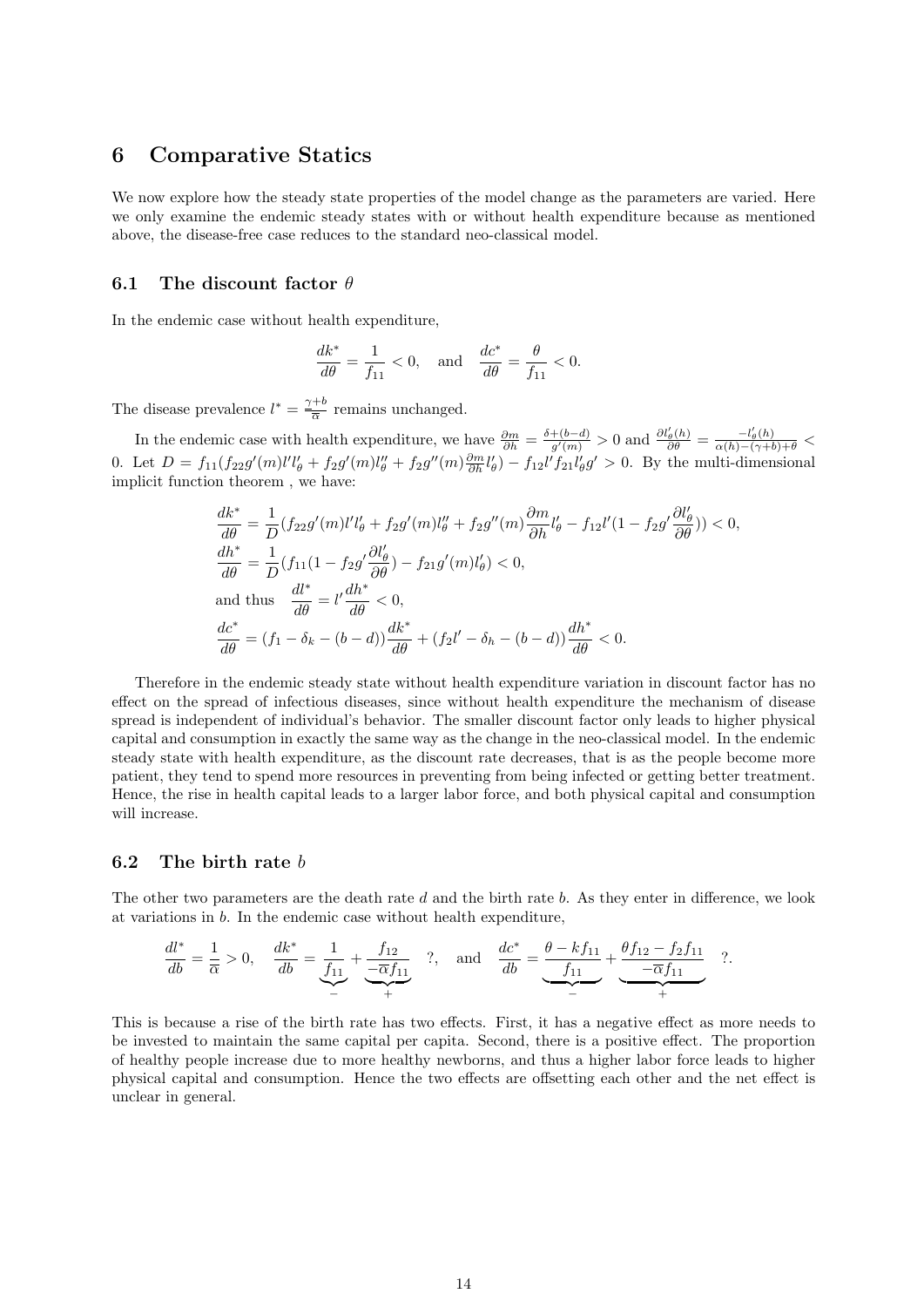In the endemic case with health expenditure, by the implicit function theorem

$$
\frac{dk^*}{db} = \underbrace{\frac{1}{D}(f_{22}g'l'l'_{\theta} + f_{2}g'l''_{\theta} + f_{2}g'' \frac{\partial m}{\partial h}l'_{\theta} - f_{12}l')}_{-} + \underbrace{-\frac{1}{D}f_{2}f_{12}g' \frac{1}{\alpha}l''_{\theta}}_{+} + \underbrace{\frac{1}{D}f_{2}f_{12}g'l' \frac{\partial l'_{\theta}}{\partial b}}_{?},
$$
\n
$$
\frac{dh^*}{db} = \underbrace{\frac{1}{D}(f_{11} - f_{21}g'l'_{\theta})}_{-} + \underbrace{\frac{1}{D}\frac{1}{\alpha}g'l'_{\theta}(f_{21}f_{12} - f_{11}f_{22})}_{-} + \underbrace{\frac{1}{D}(-f_{11}f_{2}g' \frac{\partial l'_{\theta}}{\partial b})}_{?},
$$
\nand then 
$$
\frac{dl^*}{db} = \frac{1}{\alpha} + l'(h)\frac{dh^*}{db}.
$$

where  $\frac{\partial l'_{\theta}}{\partial b} = -\frac{\alpha'}{\alpha^2} + \frac{\theta(\theta\alpha' + \alpha(\alpha' - \gamma'))}{\alpha^2(\alpha - (\gamma + b) + \theta)^2}$ .

Therefore the effect of a rise in birth rate is ambiguous. The basic reasoning is similar to the endemic case without health expenditure above, but here it becomes more complex by involving changes in health capital. First, it has a negative effect: The marginal cost of physical capital and health capital will increase which leads lower physical capital and health capital. Second, since people are born healthy the labor force is increasing, which means marginal productivity of physical capital is increasing and hence physical capital needs to rise. On the other hand the higher labor force causes marginal productivity of labor to decline and hence health capital needs to decrease. Third, because of more healthy newborns, the marginal benefit of health is changing. The marginal benefit of health to labor force is increasing  $(\partial l'/\partial b > 0)$ , whereas the discounted marginal benefit of health to labor force  $\partial l'_{\theta}/\partial b$  is unclear.

To see the effect of the change in  $b$  for a parametrized example, We specify the following functional forms:

$$
f(k,l) = Ak^{a}l^{1-a}; \quad g(m) = (m + \phi_{1})^{\phi_{2}} - \phi_{1}^{\phi_{2}}; \quad \alpha(h) = \alpha_{1} + \alpha_{2}e^{-\alpha_{3}h}; \quad \gamma(h) = \gamma_{1} - \gamma_{2}\exp^{-\gamma_{3}h}.
$$

The parameter values are chosen as follows:  $A = 1, a = 0.36, \sigma = 1, \delta = 0.05, \theta = 0.05$  and  $d = 0.005$  by convention. Since there are no counterpart for health related functions in economic literature we choose the following parameters which satisfy all the assumptions we made earlier  $:\phi_1 = 2, \phi_1 = 0.1, \alpha_1 = \alpha_2 =$ 0.023,  $\alpha_3 = 1, \gamma_1 = \gamma_2 = \gamma_3 = 1$ . So we have  $\overline{\alpha} = 0.046$  and  $\gamma = 0$ . We vary b from 0.5% to 5%, which is the range of birth rates for all the countries in the world, and  $\hat{b} = 4\%$ . So if  $b \in [4.6\%, 5\%]$ there is only disease free steady state, if  $b \in [4\%, 4.6\%]$  there is endemic steady state without health expenditure and if  $b \in [0.5\%, 4\%]$  there is endemic steady state with health expenditure. We can see from the Figure 5 that as b decreases, from the disease free steady state, the endemic steady state with no health expenditure emerges, and if it decreases further the endemic steady state with positive health expenditure emerges. The capital stock decreases, and as b decreases, it starts increasing due to the increasing health expenditures. This is mirrored in the effect on consumption. One of the interesting implications of this is that there will be a positive relationship between capital and hence output and health capital, and consumption and health capital. Thus, one may be led to think that there is a causal relationship between income and health capital - that health is a luxury good. However, the link is through the birth rate. If we were to look at the relationship between birth rate and health expenditure there would be the negative relationship which drives the link between income and health capital. The intuition is that as the birth rate falls the cost of the marginal worker falling ill becomes higher and this leads to an increase in health expenditure and hence health capital.

### 7 The Conclusion

This paper developed a framework to study the interaction of infectious diseases and economic growth by establishing a link between economic growth model and epidemiology model. We find that there are multiple steady states. Furthermore by examining the local stability we explored how the equilibrium properties of the model change as the parameters are varied. Although the model we present here is elementary, it provides a fundamental framework for considering more complicated model. It is important to understand the basic relationship between disease prevalence and economic growth before we go even

<sup>&</sup>lt;sup>11</sup>Note  $\partial l'/\partial b = -\alpha'^2 > 0$ , but it is not clear  $\partial l'_\theta/\partial b$  takes the positive sign or the negative sign.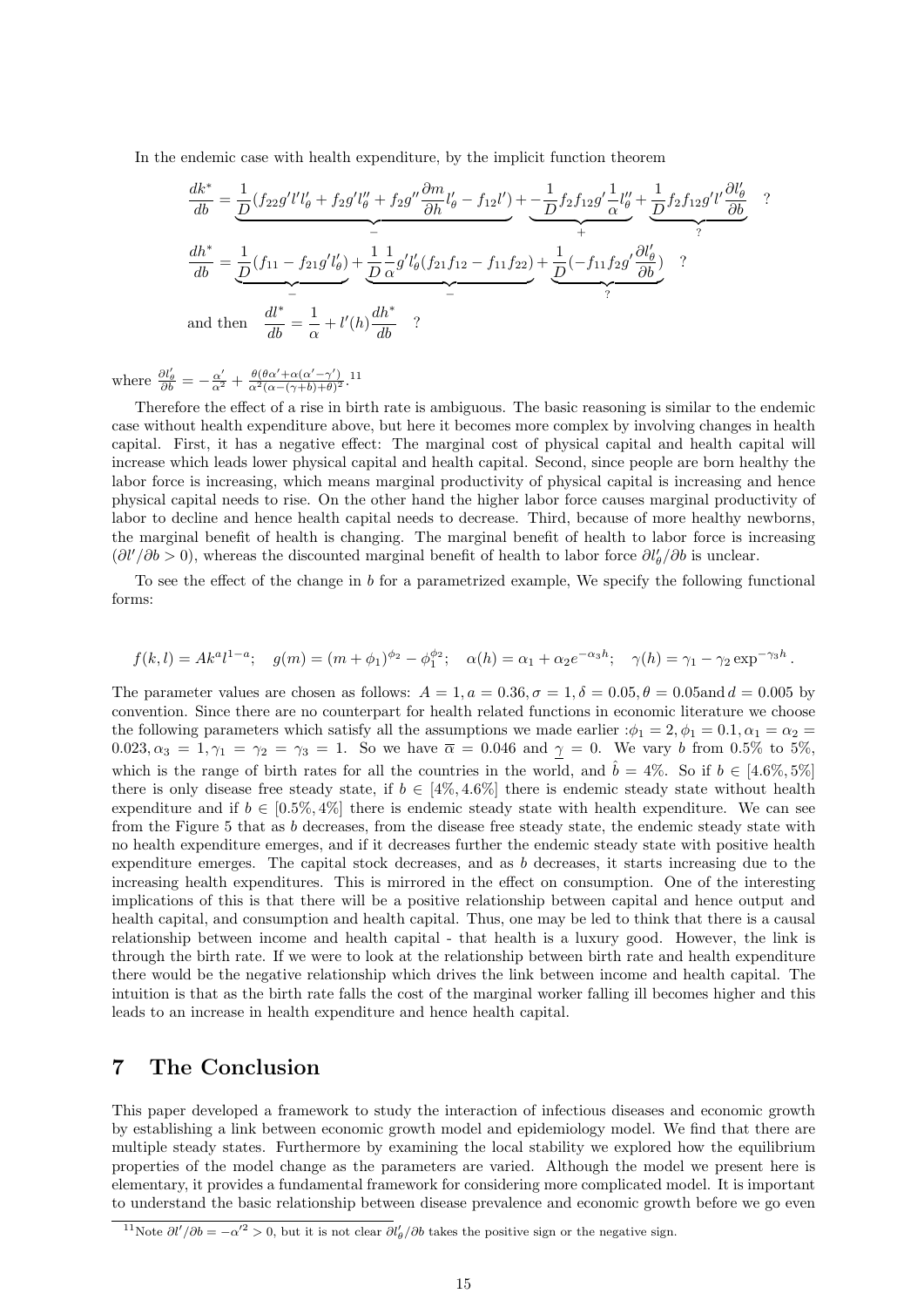

Figure 5: Comparative statics by varying birth rate b

further to consider more general models. The model also points the link between the health expenditures and income - both of which are endogenous - may be driven by parameters of population - as the birth rate drops the cost of a marginal worker becoming ill increases which leads to a negative relationship between population growth and health expenditures (controlling for disease induced mortality). An epidemiology model including control procedures, such as screening, tracing infectors, tracing infectives, post-treatment vaccination and general vaccination can be used to study the economic cost and benefit analysis of disease control. Moreover, the prevalence for many diseases varies periodically because of seasonal changes in the epidemiological parameters. It may also be one of the reasons of economic fluctuations. In addition the parameters can be estimated and used to analyzed the economic effects of some specific infectious diseases in detail.

In a companion paper, Goenka and Liu (2010) we examine a discrete time formulation of a similar model. In that paper, however, there is only a one way interaction between the disease and the economy. The disease affects the labor force as in this model, but the labor supply by healthy individuals is endogenous and the epidemiology parameters are treated as biological constants. We find that under standard assumptions the dynamics of the model with and without endogenous labor are topologically conjugate. Thus, there may be no loss in generality in using an exogenous labor-leisure choice as in this paper. This simplifying assumption of a one-way interaction, the dynamics become two-dimensional and we can study the global dynamics. The key result is that as the disease becomes more infective, cycles and then eventually chaos emerges. Here, we endogenize the epidemiology parameters. Thus, it is a framework to study optimal health policy. However, the dynamical system becomes six dimensional and we have to restrict our analysis to local analysis of the steady state. In Goenka and Liu (2009) we incorporate learning-by-doing into a similar model as the current paper. We find that the growth rate is reduced by disease incidence. However, unlike Lucas (1988) the growth rate depend on all the economic parameters of the model as the human and physical capital choice depends on these. Thus, even small differences in the disease prevalence or in the economic fundamentals can have long run effects.

## 8 Appendix: Center Manifold Calculation

Here, we introduce the procedure of calculating center manifold instead of the calculation part itself. We use  $\dot{x} = g(x, b)$  to denote the dynamic system, where  $x = (k, h, l, c)^T \in \Re^4_+$ , and  $g: \Re_+ \times \Re_+^4 \to \Re_+^4$  is the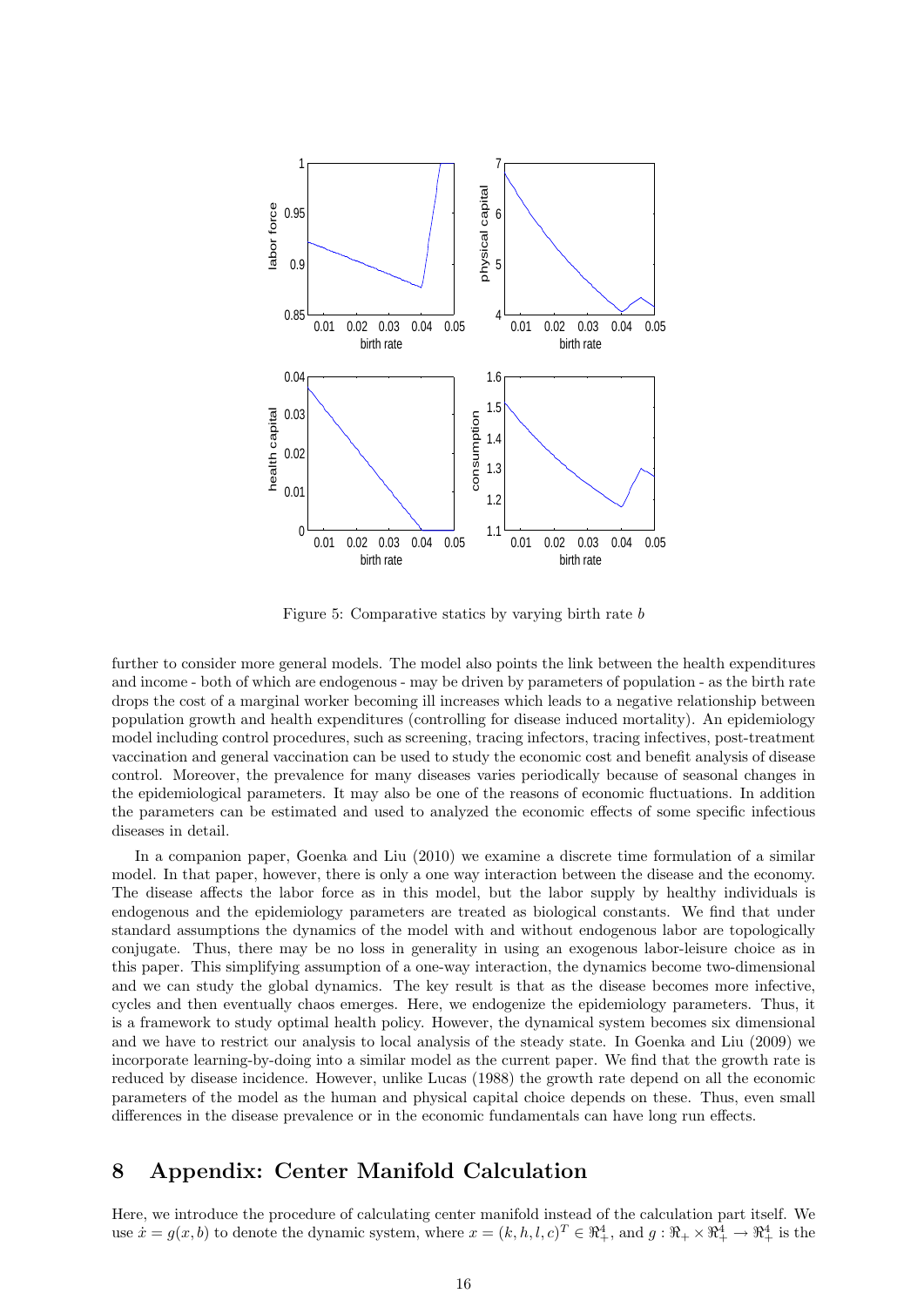vector field. Moreover, we use  $x^*$  to denote its equilibrium point, and so  $g(x^*, b) = 0$ . Bifurcation occurs when  $b^* = \overline{\alpha} - \gamma$ . We assume  $g(x, b)$  to be at least  $C^5$ . We follow the procedure given by Wiggins (2003) and Kribs-Zaleta  $(2002)$ :

- 1. Using  $\tilde{x} = x x^*$  and  $\tilde{b} = b b^*$ , we transform the dynamical system into  $\dot{\tilde{x}} = g(\tilde{x} + x^*, \tilde{b} + b^*)$  with the equilibrium point  $\tilde{x}^* = 0$  and bifurcation point  $\tilde{b}^* = 0$ . Then we linearize the system at point 0 to get  $\dot{\tilde{x}} = D_x g(x^*, b^*) \tilde{x} + D_b g(x^*, b^*) \tilde{b} + R(\tilde{x}, \tilde{b})$ , where  $R(\tilde{x}, \tilde{b})$  is the high order term;
- 2. Let  $A = D_x g(x^*, b^*)$ ,  $B = D_b g(x^*, b^*)$  and calculate matrix A's eigenvalues, corresponding eigenvectors matrix  $TA$  (placing the eigenvector corresponding to zero eigenvalue first) and its inverse  $TA^{-1}$ . By transformation  $\tilde{x} = TA^{-1}y$ , we get  $y = TA^{-1} \cdot A \cdot TA \cdot y + TA^{-1} \cdot B \cdot \tilde{b} + TA^{-1} \cdot R(TA \cdot y, \tilde{b})$ , where  $TA^{-1} \cdot A \cdot TA$  is its Jordan canonical form;
- 3. We separate y into two vectors  $y_1$ , the first term, and  $y_2$ , the rest terms, and then we can rewrite the system as:

$$
y'_1 = \Gamma_1 y_1 + \tilde{R_1} (TA \cdot y, \tilde{b})
$$
  

$$
y'_2 = \Gamma_2 y_2 + \tilde{R_2} (TA \cdot y, \tilde{b});
$$

Since  $TA^{-1} \cdot B \neq 0$ , we separate it into two vectors  $\Delta_1$  with only one element, and  $\Delta_2$  with the rest, and form a system as:

$$
\left(\begin{array}{c}y_1\\ \tilde{b}\\ y_2\end{array}\right)'=\underbrace{\left(\begin{array}{ccc} \Gamma_1 & \Delta_1 & 0\\ 0 & 0 & 0\\ 0 & \Delta_2 & \Gamma_2\end{array}\right)}_{C}\underbrace{\left(\begin{array}{c}y_1\\ \tilde{b}\\ y_2\end{array}\right)}_{y_b}+\underbrace{\left(\begin{array}{c} \tilde{R_1}(TA\cdot y,\tilde{b})\\ 0\\ \tilde{R_2}(TA\cdot y,\tilde{b})\end{array}\right)}_{\tilde{R_b}(TA\cdot y,\tilde{b})};
$$

4. In order to put matrix C into Jordan canonical form, we make another linear transformation  $y_b = TC \cdot z$ , and get  $\dot{z} = TC^{-1} \cdot C \cdot TC \cdot z + TC^{-1} \cdot \tilde{R}_b(TA \cdot TC \cdot z, \tilde{b})$ , where  $z = (z_1, \tilde{b}, z_2, z_3, z_4)$ . Therefore, we can now write the system as:

$$
\begin{aligned} z_1' &= \Pi_1 z_1 + \hat{R_1}(z_1, z_2, z_3, z_4, \tilde{b}) \\ z_2' &= \Pi_2 z_2 + \hat{R_2}(z_1, z_2, z_3, z_4, \tilde{b}) \\ z_3' &= \Pi_3 z_3 + \hat{R_3}(z_1, z_2, z_3, z_4, \tilde{b}) \\ z_4' &= \Pi_4 z_4 + \hat{R_4}(z_1, z_2, z_3, z_4, \tilde{b}) \\ \tilde{b}' &= 0; \end{aligned}
$$

5. Take  $z_i = h_i(z_1, \tilde{b})$   $(i = 2, 3, 4)$  as a polynomial approximation to the center manifold, and differentiate both sides w.r.t. t:

$$
\Pi_i z_i + \hat{R}_i(z_1, h_2, h_3, h_4, \tilde{b}) = D_{z_1} h_i(z_1, \tilde{b}) [\Pi_1 z_1 + \hat{R}_1(z_1, h_2, h_3, h_4, \tilde{b})].
$$

And then solve for the center manifold by equating the coefficient of each order;

6. Finally, we write the differential equation for the dynamical system on the center manifold by substituting  $h_i(z_1, \tilde{b})$  in  $\hat{R_1}(z_1, z_2, z_3, z_4, \tilde{b})$ , and get the system:

$$
z'_1 = \Pi_1 z_1 + \hat{R_1}(z_1, h_2(z_1, \tilde{b}), h_3(z_1, \tilde{b}), h_4(z_1, \tilde{b}), \tilde{b})
$$
  

$$
\tilde{b}' = 0.
$$

However, in our economic epidemiology model as dynamics of  $l$  and  $h$  is independent of the rest of system dynamics, we could just simply calculate their dynamics on the center manifold, which is given by:

$$
\dot{z_1} = \overline{\alpha} z_1 (z_1 - \frac{1}{\overline{\alpha}} \tilde{b}).
$$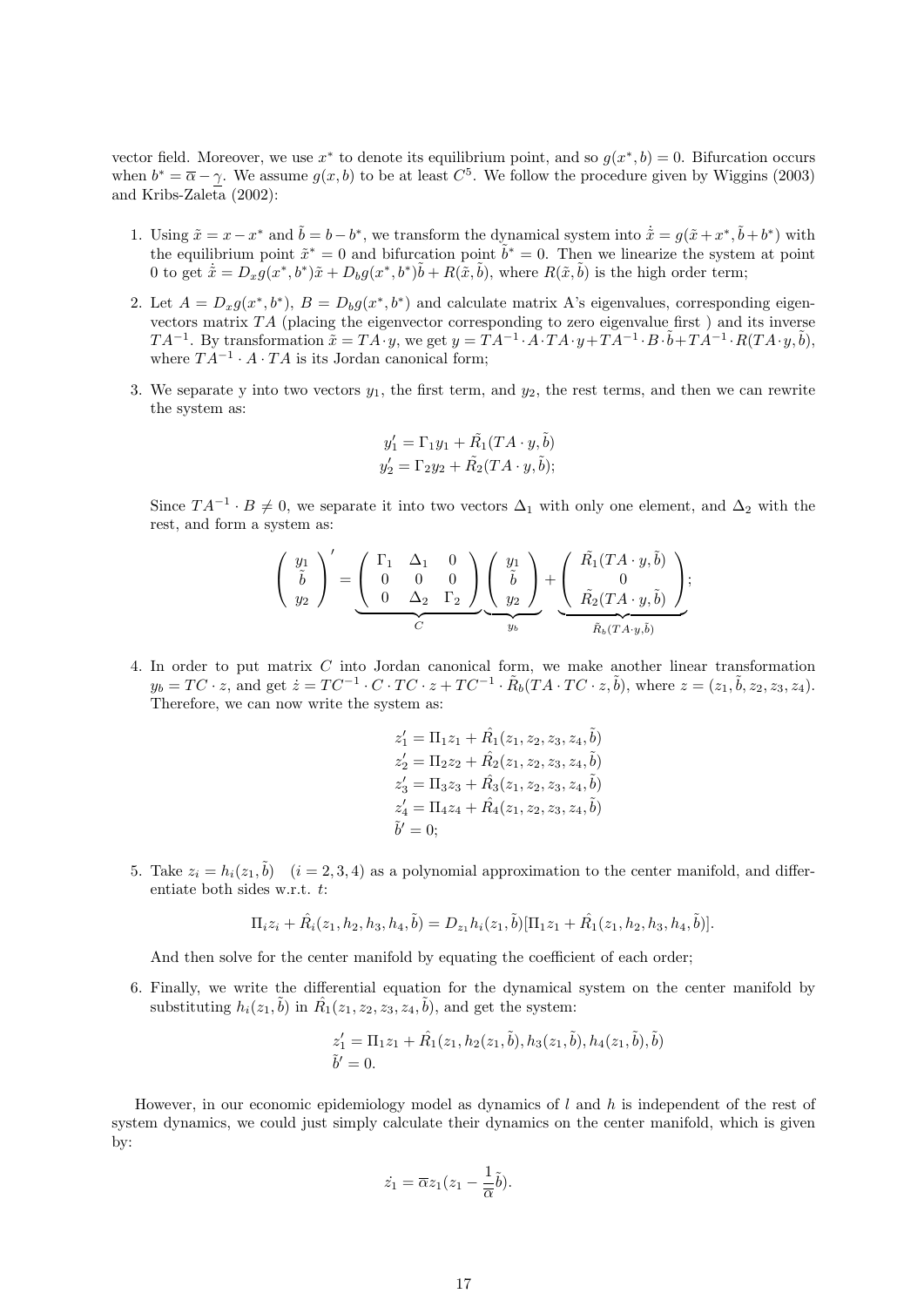## References

- 1. Acemoglu, D. and Johnson, S. (2007): "Disease and development: The effect of life expectancy on economic growth," Journal of Political Economy, 115: 925-985.
- 2. Anderson, R.M. and May, R.M. (1991) Infectious Diseases of Humans, Oxford: Oxford Science Publications.
- 3. Arrow, K.J. and Kurz, M. (1970) Public investment, the rate of return, and optimal fiscal policy, Baltimore: The Johns Hopkins Press.
- 4. Ashraf, Q.H., Lester, A., and Weil, D.N. (2009) When does improving health raise GDP? In D. Acemoglu, K. Rogoff, and M. Woodford (Eds.) NBER Macroeconomics Annual 2008, Chicago: The University of Chicago Press.
- 5. Barrett, S. and Hoel, M. (2004) Optimal disease eradication, mimeo. University of Oslo.
- 6. Bell, C., Devarajan, S. and Gersbach, H., (2003) The long-run economic costs of AIDS: theory and an application to South Africa, Working paper, The World Bank.
- 7. Bleakley, H. (2007) Disease and development: Evidence from hookworm eradication in the American South, Quarterly Journal of Economics, 122: 73-117.
- 8. Boldrin, M., Jones, L. and Khan, A. (2009) Three equations generating an industrial revolution, WUSTL, mimeo.
- 9. Bloom, D.E., Canning, D. and Fink, G. (2009) Diseases and development revisited, NBER Working Paper No. 15137.
- 10. Brander, J.A. and Dowrick, S. (1994) The Role of Fertility and Population in Economic Growth: Empirical Results: From Aggregate Cross-National Data, Journal of Population Economics.
- 11. d'Albis, H. and Augeraud-Véron, E. (2008): The optimal prevention of epidemics, Mimeo., LERNA, Toulouse.
- 12. d'Albis, H., Gourdel, P. and Le Van, C. (2008) Existence of solutions in continuous-time optimal growth models, Economic Theory, 37(2): 321-333.
- 13. Delfino, D. and Simmons, P.J. (2000) Positive and normative issues of economic growth with infectious diseases, Discussion Papers in Economics 2000/48, University of York.
- 14. Dunford, N. and J.T. Schwartz, (1967) Linear operators, New York: Interscience Publishers.
- 15. Geoffard, P.-Y. and Philipson, T. (1997) Rational epidemics and their rational control, International Economic Review, 37: 603-624.
- 16. Gersovitz, M. and Hammer, J.S. (2004) The economical control of infectious diseases, The Economic Journal : 1-27.
- 17. Goenka, A., and Liu, L. (2010) Infectious diseases and endogenous fluctuations, Economic Theory, Forthcoming.
- 18. Goenka, A., and Liu, L. (2009) Infectious diseases and endogenous growth, National University of Singapore, mimeo.
- 19. Hall, R.E. and Jones, C. (2007) The value of life and the rise in health spending, Quarterly Journal of Economics, 122 (1): 39-72.
- 20. Hethocote, H.W. (2000) The mathematics of infectious diseases, SIAM Review 42: 599-653.
- 21. Hethcote, H.W. (2009) The basic epidemiology models, in S. Ma and Y. Xia (Eds.) Mathematical understanding of infectious disease dynamics, Singapore: World Scientific.
- 22. Kalemli-Ozcan, S., Ryder, H., and Weil, D.N. (2000) Mortality decline, human capital investment, and economic growth, Journal of Development Economics, 62: 1-23.